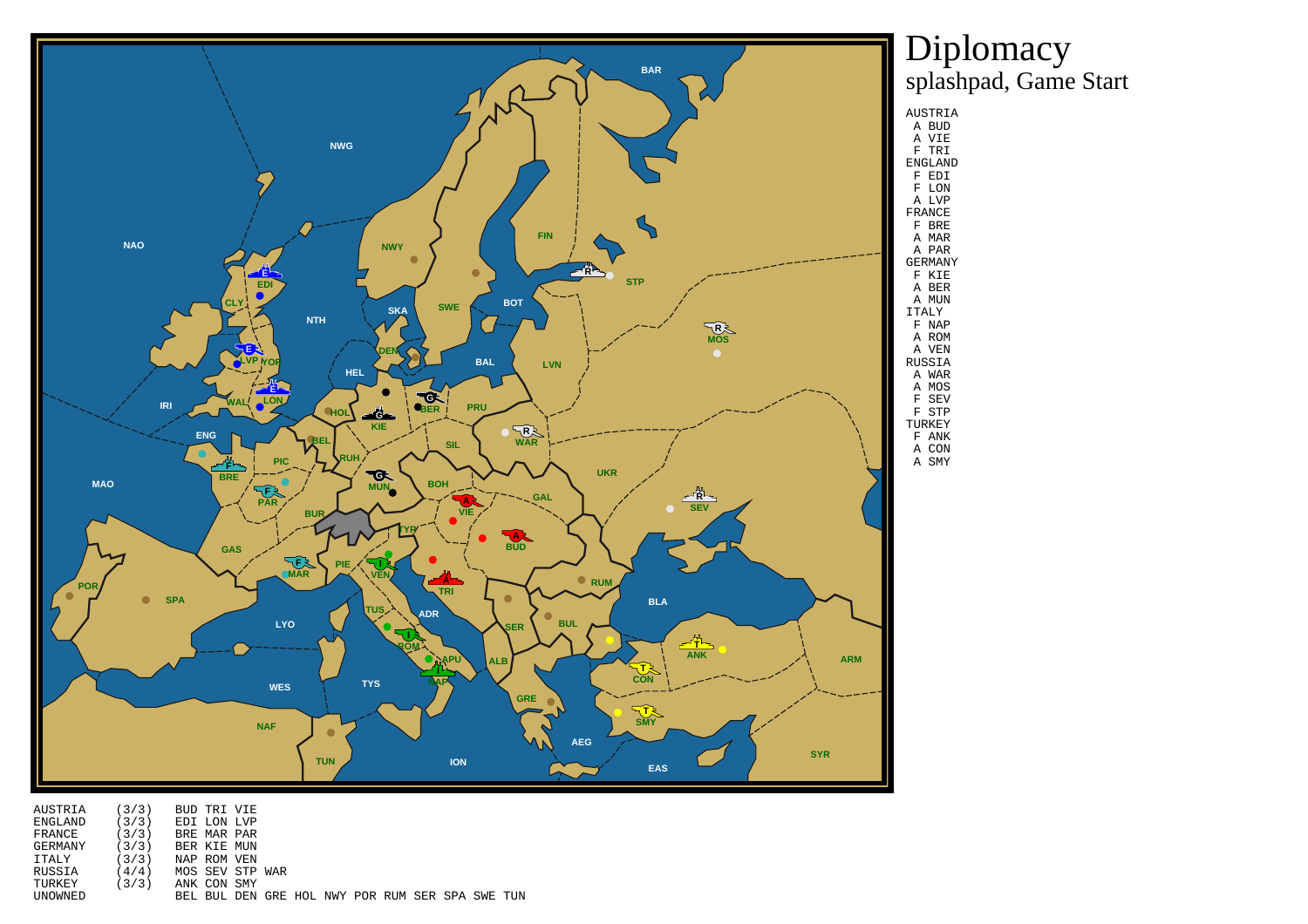

 A BUD - RUM A VIE - GAL BOUNCE F TRI - ALB ENGLAND F EDI - NWG F LON - NTH A LVP - YOR FRANCE F BRE - MAO A MAR S PAR - BUR A PAR - BUR GERMANY F KIE - DEN A BER - KIE A MUN - RUH ITALY F NAP - ION A ROM - APU A VEN H RUSSIA A WAR - GAL BOUNCE A MOS - UKR F SEV - BLA BOUNCE F STP - BOT TURKEY F ANK - BLA BOUNCE A CON - BUL A SMY - ARM

| ENGLAND | (3/3) | EDI LON LVP     |  |  |  |                                                 |  |
|---------|-------|-----------------|--|--|--|-------------------------------------------------|--|
| FRANCE  | (3/3) | BRE MAR PAR     |  |  |  |                                                 |  |
| GERMANY | (3/3) | BER KIE MUN     |  |  |  |                                                 |  |
| ITALY   | (3/3) | NAP ROM VEN     |  |  |  |                                                 |  |
| RUSSIA  | (4/4) | MOS SEV STP WAR |  |  |  |                                                 |  |
| TURKEY  | (3/3) | ANK CON SMY     |  |  |  |                                                 |  |
| UNOWNED |       |                 |  |  |  | BEL BUL DEN GRE HOL NWY POR RUM SER SPA SWE TUN |  |
|         |       |                 |  |  |  |                                                 |  |

AUSTRIA (3/3) BUD TRI VIE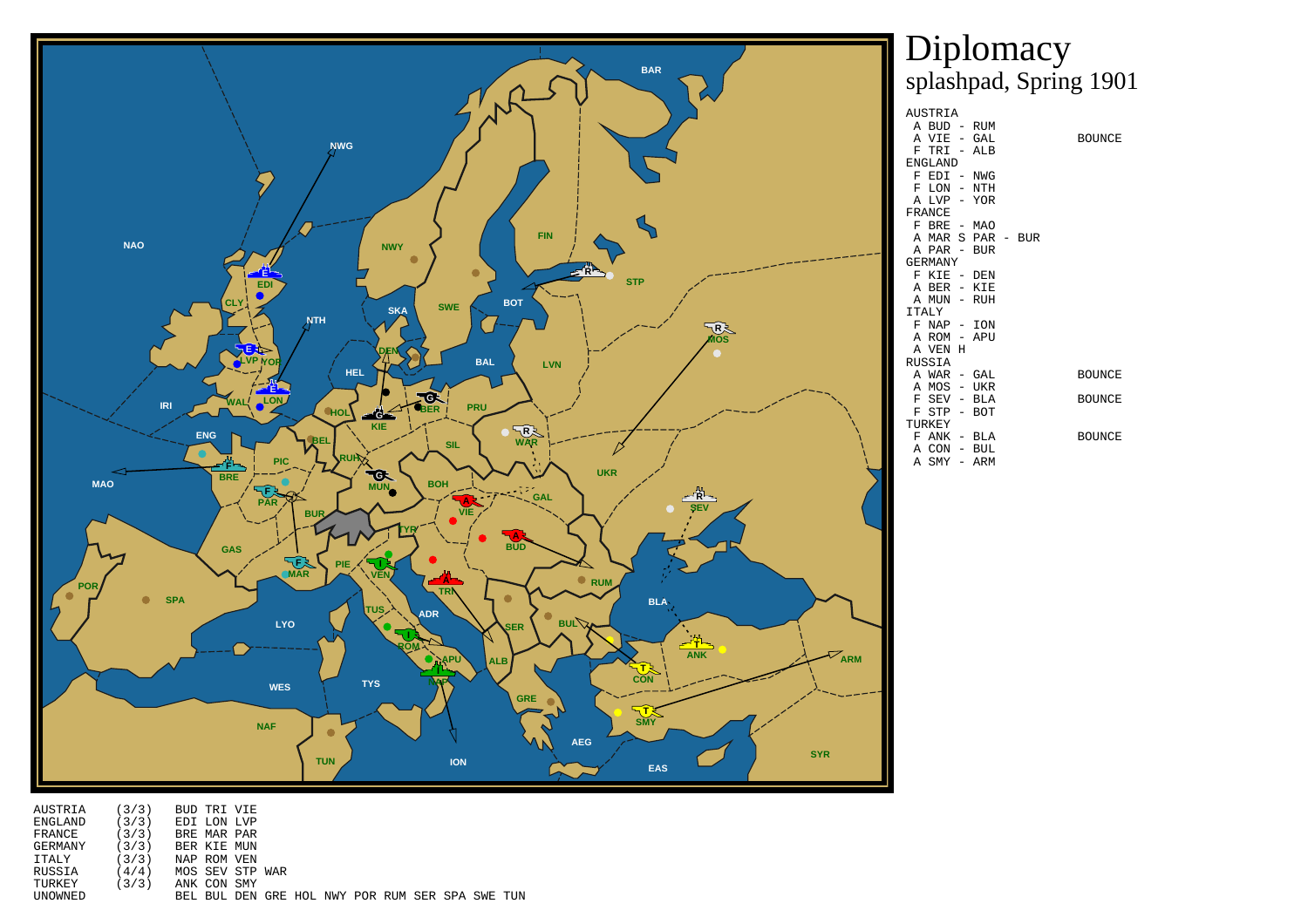

 A VIE - GAL A RUM H F ALB - GRE ENGLAND F NWG - NWY F NTH C YOR - BEL A YOR - BEL FRANCE A MAR - SPA F MAO - POR A BUR - MUN BOUNCEGERMANY F DEN H A KIE - HOL A RUH - MUN BOUNCEITALY A VEN - TRI F ION C APU - TUN A APU - TUN RUSSIA A WAR - UKR BOUNCE F SEV S UKR - RUM CUT**BOUNCE** A UKR - RUM F BOT - SWE TURKEY F ANK - BLA A BUL S RUM A ARM - SEV BOUNCE

| AUSTRIA<br>ENGLAND<br>FRANCE<br>GERMANY<br>ITALY<br>RUSSIA<br>TURKEY | (3/3)<br>(3/3)<br>(3/3)<br>(3/3)<br>(3/3)<br>(4/4)<br>(3/3) | BUD TRI VIE<br>EDI LON LVP<br>BRE MAR PAR<br>BER KIE MUN<br>NAP ROM VEN<br>MOS SEV STP WAR<br>ANK CON SMY |  |  |  |  |                                                 |  |
|----------------------------------------------------------------------|-------------------------------------------------------------|-----------------------------------------------------------------------------------------------------------|--|--|--|--|-------------------------------------------------|--|
| UNOWNED                                                              |                                                             |                                                                                                           |  |  |  |  | BEL BUL DEN GRE HOL NWY POR RUM SER SPA SWE TUN |  |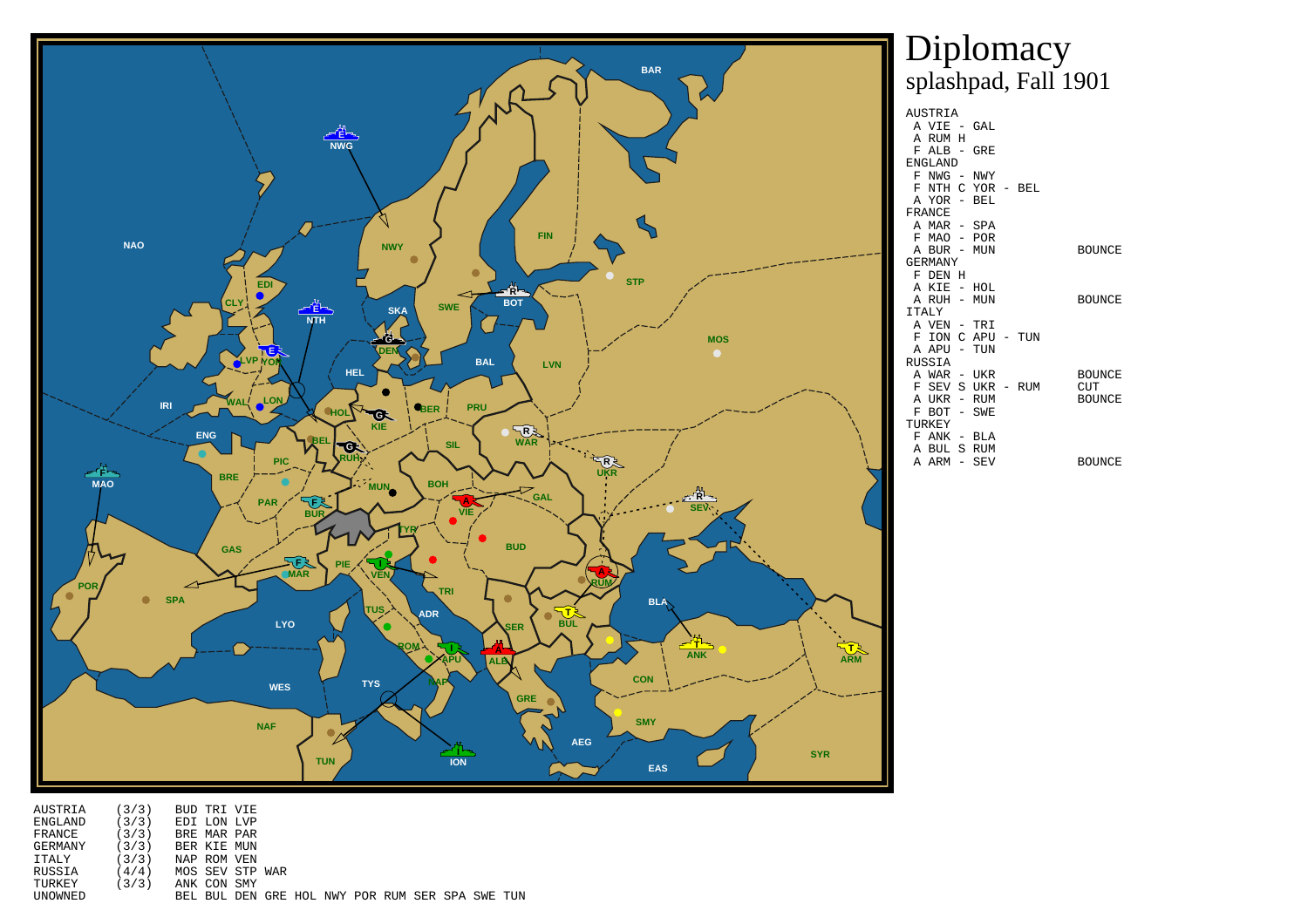

| Diplomacy              |  |
|------------------------|--|
| splashpad, Winter 1901 |  |

| AUSTRIA | (3/4) |            | BUD GRE RUM VIE |                     |  |
|---------|-------|------------|-----------------|---------------------|--|
|         |       |            |                 |                     |  |
| ENGLAND | (3/5) |            |                 | BEL EDI LON LVP NWY |  |
| FRANCE  | (3/5) |            |                 | BRE MAR PAR POR SPA |  |
| GERMANY | (3/5) |            |                 | BER DEN HOL KIE MUN |  |
| ITALY   | (3/5) |            |                 | NAP ROM TRI TUN VEN |  |
| RUSSIA  | (4/5) |            |                 | MOS SEV STP SWE WAR |  |
| TURKEY  | (3/4) |            | ANK BUL CON SMY |                     |  |
| UNOWNED |       | <b>SER</b> |                 |                     |  |

| Adjustments  |               |              |  |
|--------------|---------------|--------------|--|
| AUSTRIA      | BUILDS        | A VIE        |  |
| ENGLAND      | BUILDS        | A LON, F EDI |  |
| FRANCE       | BUILDS        | A MAR, F BRE |  |
| GERMANY      | BUILDS        | A MUN, F KIE |  |
| <b>ITALY</b> | BUILDS        | A VEN, F NAP |  |
| RUSSIA       | BUILDS        | A MOS        |  |
| TURKEY       | <b>BUILDS</b> | F SMY        |  |
|              |               |              |  |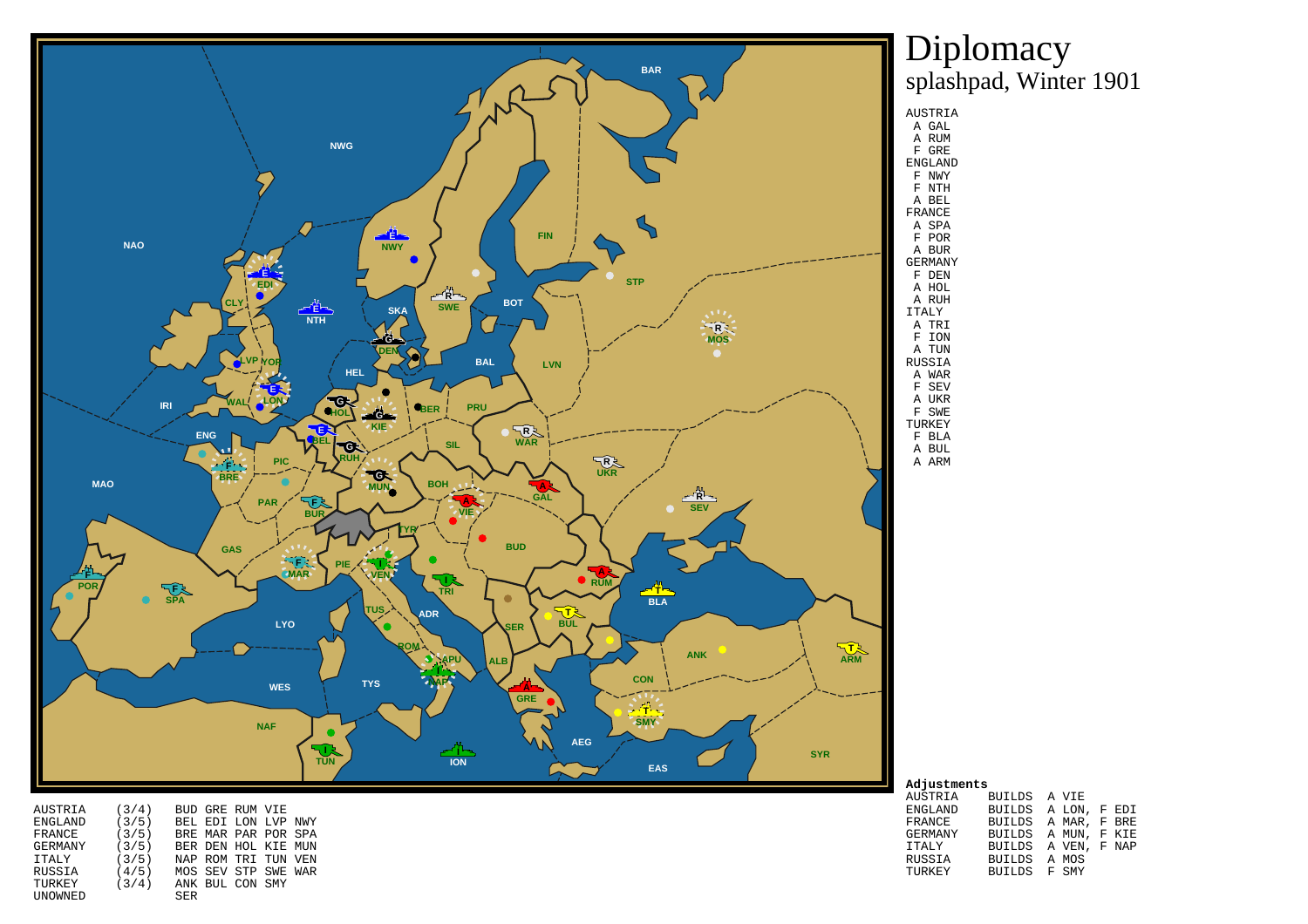

|   | AUSTRIA      |                   |                   |               |
|---|--------------|-------------------|-------------------|---------------|
|   | A RUM - SER  |                   |                   |               |
|   | A GAL - WAR  |                   |                   | <b>BOUNCE</b> |
|   | F GRE - ALB  |                   |                   |               |
|   | A VIE - TRI  |                   |                   | <b>BOUNCE</b> |
|   | ENGLAND      |                   |                   |               |
|   |              | F NTH C LON - HOL |                   |               |
|   |              | F NWY - SKA       |                   |               |
|   |              | A BEL S BUR - RUH |                   |               |
|   | A LON - HOL  |                   |                   | <b>BOUNCE</b> |
|   | F EDI - NWG  |                   |                   |               |
|   | FRANCE       |                   |                   |               |
|   | A BUR - RUH  |                   |                   |               |
|   | A SPA - GAS  |                   |                   |               |
|   |              | F POR - SPA/SC    |                   |               |
|   | A MAR - BUR  |                   |                   | <b>BOUNCE</b> |
|   | F BRE - MAO  |                   |                   |               |
|   | GERMANY      |                   |                   |               |
|   |              |                   | F DEN S KIE - HEL |               |
|   |              | A RUH - BEL       |                   | DISLODGED     |
|   |              |                   | A HOL S RUH - BEL | <b>CUT</b>    |
|   | A MUN - BUR  |                   |                   | <b>BOUNCE</b> |
|   | F KIE - HEL  |                   |                   |               |
|   | <b>ITALY</b> |                   |                   |               |
|   | F ION - AEG  |                   |                   | <b>BOUNCE</b> |
|   | A TRI H      |                   |                   |               |
|   | A TUN H      |                   |                   |               |
|   | A VEN S TRI  |                   |                   |               |
|   | $F$ NAP $-$  | ION               |                   | <b>BOUNCE</b> |
|   | RUSSIA       |                   |                   |               |
|   | A WAR - GAL  |                   |                   | <b>BOUNCE</b> |
|   | F SEV H      |                   |                   |               |
|   | A UKR S SEV  |                   |                   |               |
|   |              | F SWE S NWY - SKA |                   |               |
|   | A MOS S SEV  |                   |                   |               |
|   | TURKEY       |                   |                   |               |
|   | A BUL - RUM  |                   |                   |               |
|   | A ARM - SEV  |                   |                   | <b>BOUNCE</b> |
|   |              | F BLA S BUL - RUM |                   |               |
| F | SMY          | $-$ AEG           |                   | BOUNCE        |
|   |              |                   |                   |               |

**Retreats**GERMANY A RUH - KIE

| AUSTRIA        | (4/4) |            | BUD GRE RUM VIE |                     |  |
|----------------|-------|------------|-----------------|---------------------|--|
| <b>ENGLAND</b> | (5/5) |            |                 | BEL EDI LON LVP NWY |  |
| FRANCE         | (5/5) |            |                 | BRE MAR PAR POR SPA |  |
| GERMANY        | (5/5) |            |                 | BER DEN HOL KIE MUN |  |
| ITALY          | (5/5) |            |                 | NAP ROM TRI TUN VEN |  |
| RUSSIA         | (5/5) |            |                 | MOS SEV STP SWE WAR |  |
| TURKEY         | (4/4) |            | ANK BUL CON SMY |                     |  |
| UNOWNED        |       | <b>SER</b> |                 |                     |  |
|                |       |            |                 |                     |  |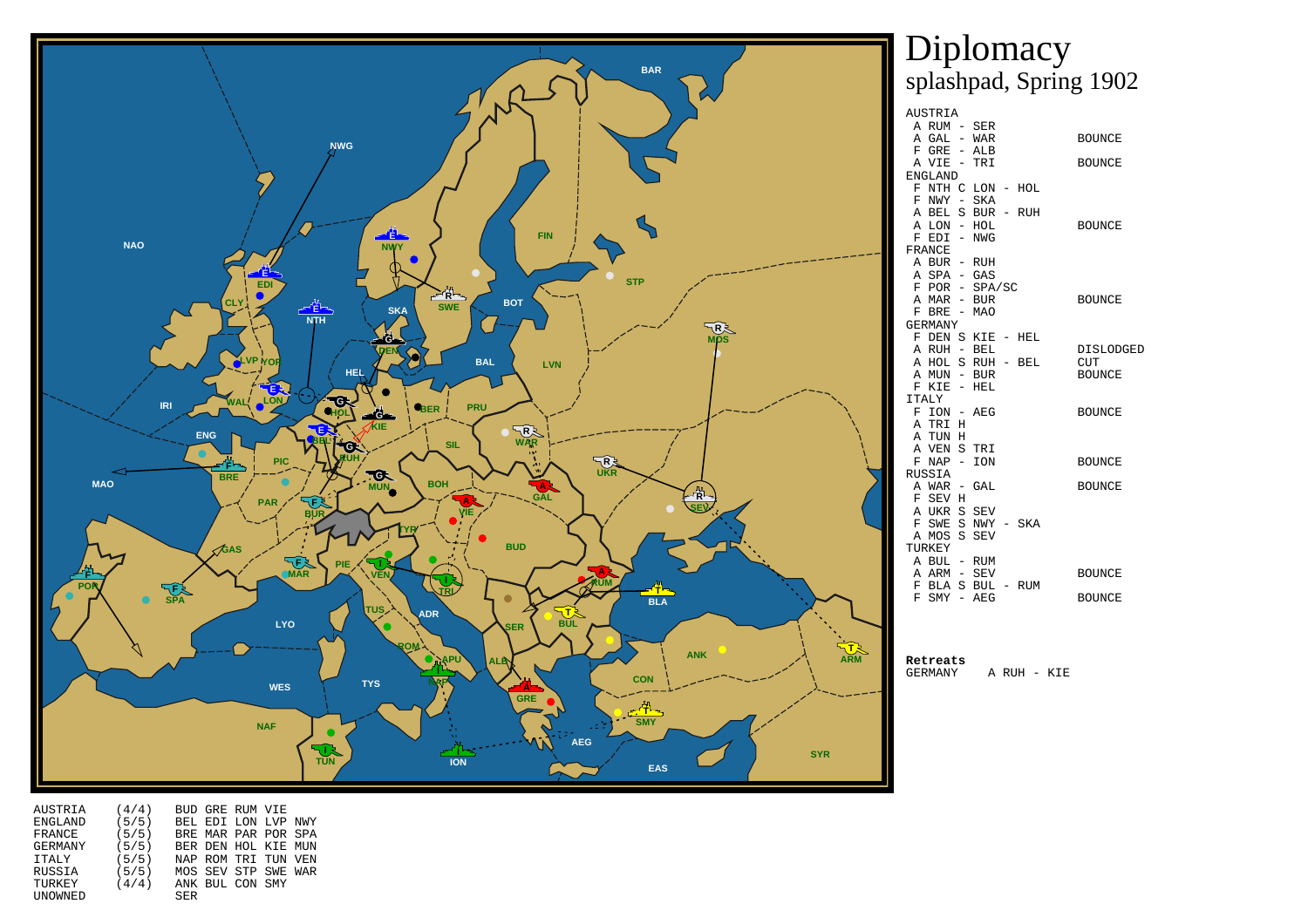

|   | AUSTRIA      |                   |            |                  |  |
|---|--------------|-------------------|------------|------------------|--|
|   | A GAL - UKR  |                   |            |                  |  |
|   | A VIE - BUD  |                   |            | <b>BOUNCE</b>    |  |
|   | A SER - BUD  |                   |            | <b>BOUNCE</b>    |  |
|   | $F$ ALB $-$  | GRE               |            | <b>BOUNCE</b>    |  |
|   | ENGLAND      |                   |            |                  |  |
|   | F NTH - HEL  |                   |            | <b>BOUNCE</b>    |  |
|   |              | A BEL S GAS - BUR |            |                  |  |
|   |              | A LON - YOR       |            |                  |  |
|   |              | F SKA S SWE - DEN |            |                  |  |
|   | F NWG - NWY  |                   |            |                  |  |
|   | FRANCE       |                   |            |                  |  |
|   | A MAR - PIE  |                   |            |                  |  |
|   | A RUH - KIE  |                   |            | DESTROYED        |  |
|   | A GAS - BUR  |                   |            |                  |  |
|   | F SPA - LYO  |                   |            |                  |  |
|   | F MAO - WES  |                   |            |                  |  |
|   | GERMANY      |                   |            |                  |  |
|   | F DEN - NTH  |                   |            | <b>DISLODGED</b> |  |
|   |              | A HOL S MUN - RUH |            |                  |  |
|   | A MUN - RUH  |                   |            |                  |  |
|   |              | F HEL S HOL       |            | <b>CUT</b>       |  |
|   |              | A KIE S MUN - RUH |            |                  |  |
|   | <b>ITALY</b> |                   |            |                  |  |
|   |              | F ION C TUN -     | <b>GRE</b> |                  |  |
| A | TRI H        |                   |            |                  |  |
|   | A TUN -      | GRE               |            | <b>BOUNCE</b>    |  |
|   | A VEN S TRI  |                   |            |                  |  |
| F | $NAP -$      | TYS               |            |                  |  |
|   | RUSSIA       |                   |            |                  |  |
|   | A WAR -      | GAL               |            |                  |  |
|   | F SEV H      |                   |            | DESTROYED        |  |
|   | A UKR -      | RUM               |            |                  |  |
|   | F SWE - DEN  |                   |            |                  |  |
|   | A MOS S      | SEV               |            |                  |  |
|   | TURKEY       |                   |            |                  |  |
|   |              | A ARM S RUM - SEV |            |                  |  |
|   |              | F BLA S RUM -     | <b>SEV</b> |                  |  |
|   | F SMY - AEG  |                   |            |                  |  |
| A | RUM - SEV    |                   |            |                  |  |
|   |              |                   |            |                  |  |

**Retreats**GERMANY F DEN - BAL

| AUSTRIA        | (4/4) |            | BUD GRE RUM VIE |                     |  |
|----------------|-------|------------|-----------------|---------------------|--|
| <b>ENGLAND</b> | (5/5) |            |                 | BEL EDI LON LVP NWY |  |
| FRANCE         | (5/5) |            |                 | BRE MAR PAR POR SPA |  |
| GERMANY        | (5/5) |            |                 | BER DEN HOL KIE MUN |  |
| ITALY          | (5/5) |            |                 | NAP ROM TRI TUN VEN |  |
| RUSSIA         | (5/5) |            |                 | MOS SEV STP SWE WAR |  |
| TURKEY         | (4/4) |            | ANK BUL CON SMY |                     |  |
| UNOWNED        |       | <b>SER</b> |                 |                     |  |
|                |       |            |                 |                     |  |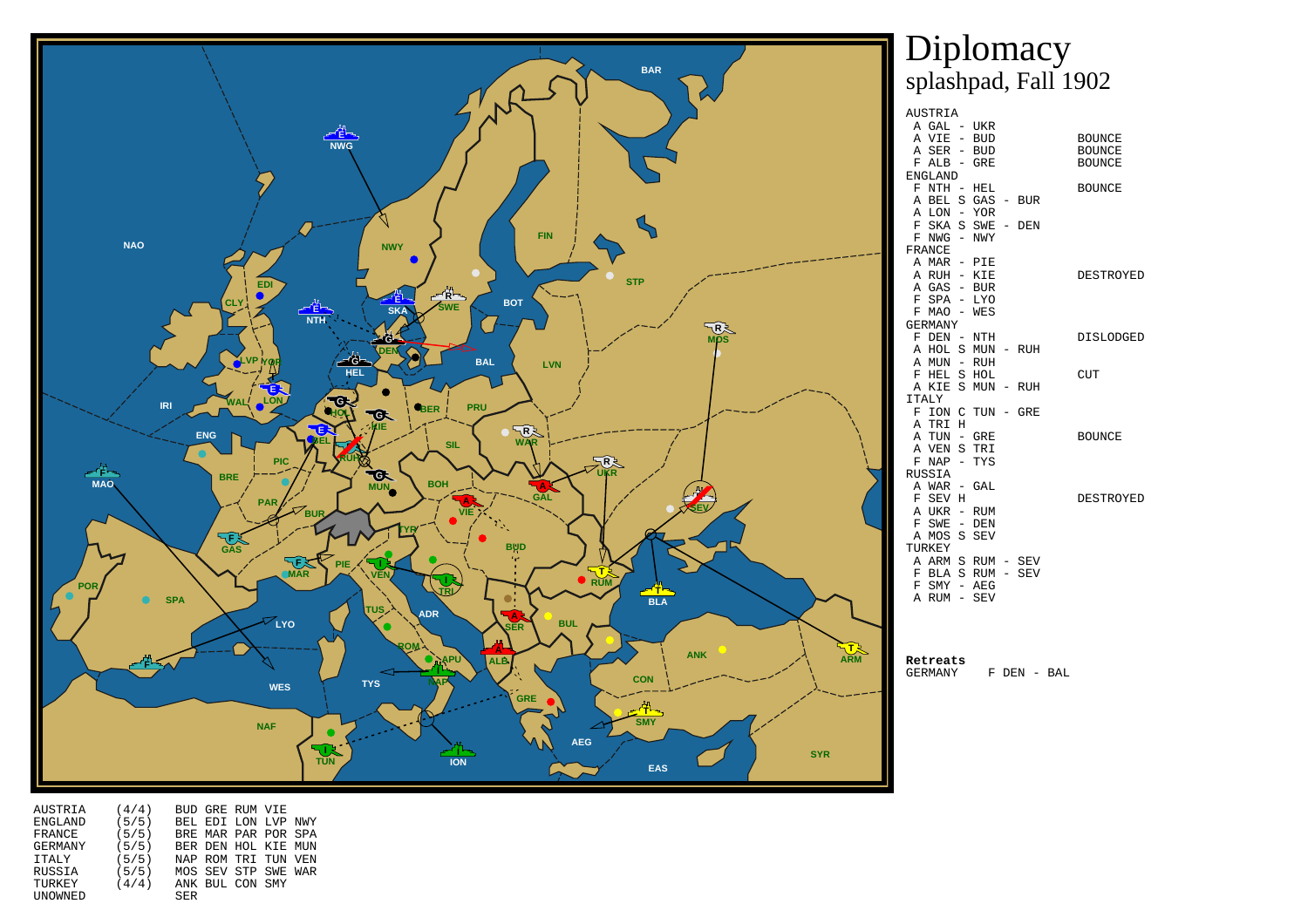

Diplomacysplashpad, Winter 1902

AUSTRIA (4/4) BUD GRE SER VIE ENGLAND (5/5) BEL EDI LON LVP NWY FRANCE (4/5) BRE MAR PAR POR SPAGERMANY (5/4) BER HOL KIE MUN ITALY (5/5) NAP ROM TRI TUN VEN RUSSIA (4/6) DEN MOS RUM STP SWE WARTURKEY (4/5) ANK BUL CON SEV SMY

#### **Adjustments**BUILDS A MAR GERMANY REMOVES F BAL RUSSIA BUILDS A WAR, F STP/SCTURKEY BUILDS F SMY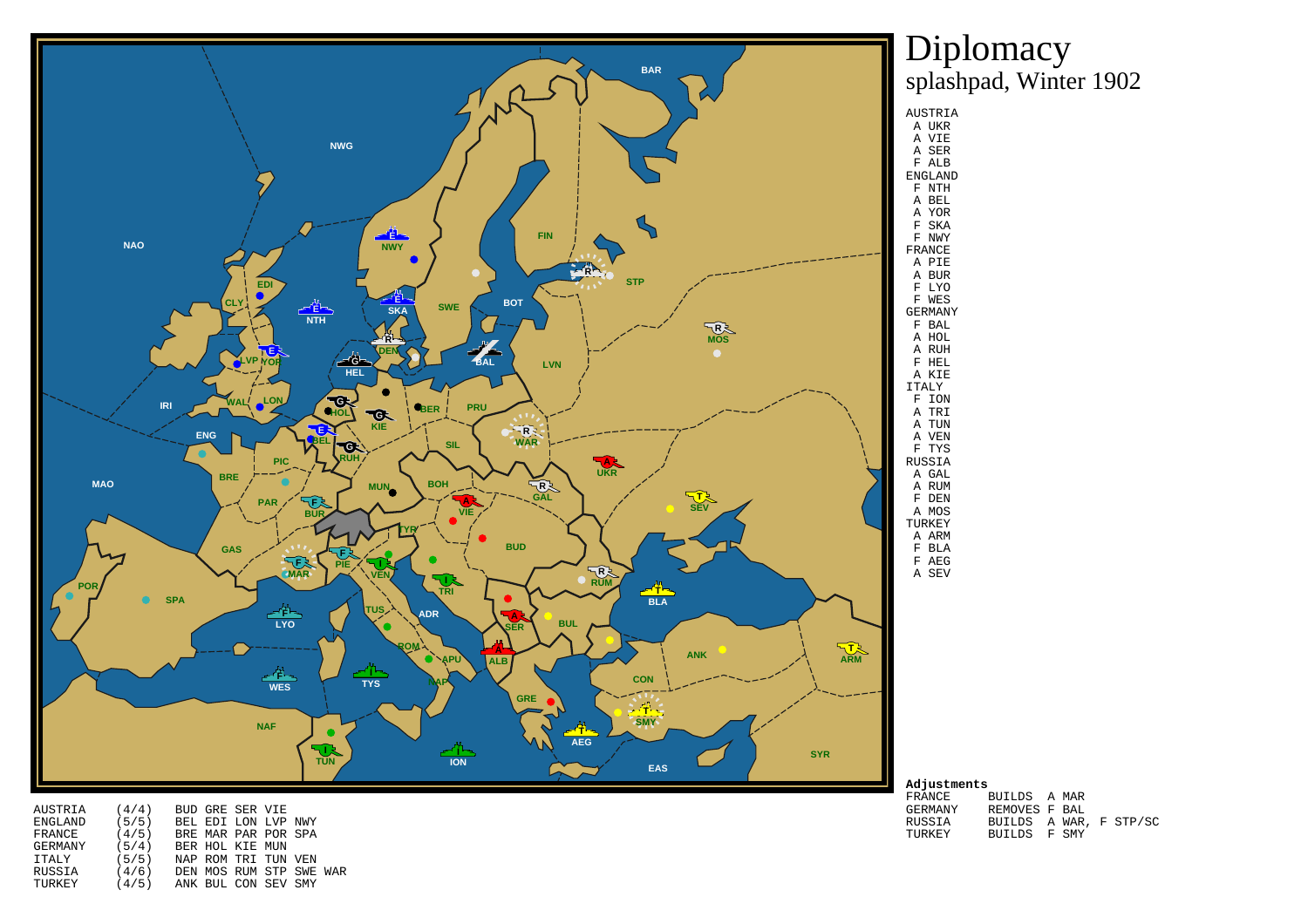

F ALB - ADR

AUSTRIA (4/4) BUD GRE SER VIE ENGLAND (5/5) BEL EDI LON LVP NWY FRANCE (5/5) BRE MAR PAR POR SPAGERMANY (4/4) BER HOL KIE MUN<br>ITALY (5/5) NAP ROM TRI TUN ITALY (5/5) NAP ROM TRI TUN VEN RUSSIA (6/6) DEN MOS RUM STP SWE WARTURKEY (5/5) ANK BUL CON SEV SMY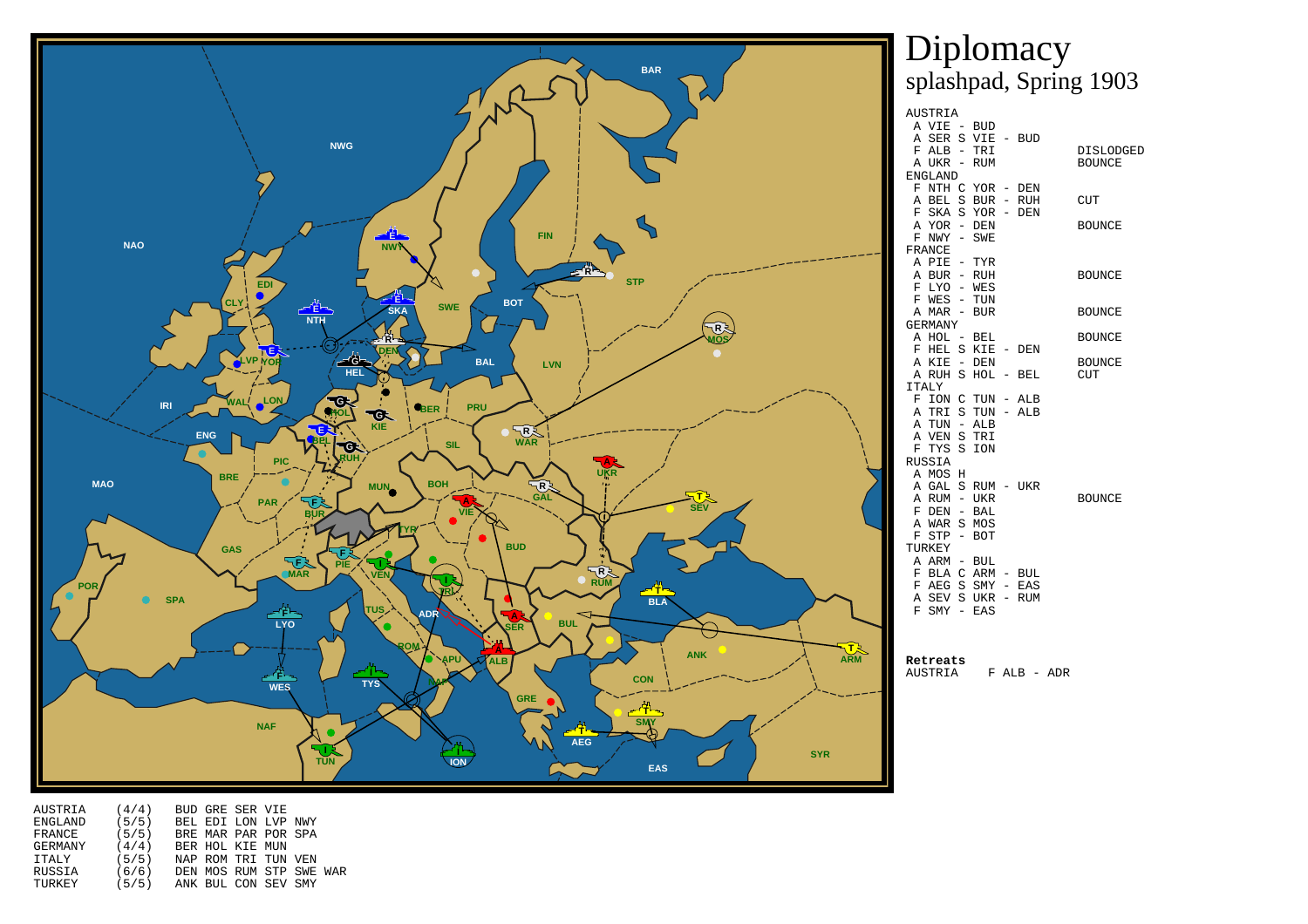

| Α | SER S          |                   | <b>BUD</b>        |          |            | CUT              |
|---|----------------|-------------------|-------------------|----------|------------|------------------|
|   | A UKR - RUM    |                   |                   |          |            |                  |
| Α | BUD S SER      |                   |                   |          |            | <b>DISLODGED</b> |
| F | ADR            | -                 | TRI               |          |            | <b>BOUNCE</b>    |
|   | <b>ENGLAND</b> |                   |                   |          |            |                  |
|   |                |                   | F NTH C YOR - HOL |          |            |                  |
|   | A BEL          |                   | S YOR -           |          | HOL        |                  |
|   | F SKA          |                   | S SWE             | $\equiv$ | DEN        |                  |
|   | A YOR - HOL    |                   |                   |          |            | <b>BOUNCE</b>    |
| F | SWE -          |                   | DEN               |          |            |                  |
|   | FRANCE         |                   |                   |          |            |                  |
|   | A BUR - MUN    |                   |                   |          |            | <b>BOUNCE</b>    |
|   | A MAR - PIE    |                   |                   |          |            |                  |
|   | A TYR S        |                   | BUR - MUN         |          |            |                  |
|   | F WES S TUN    |                   |                   |          |            |                  |
| F | TUN S          |                   | ION               |          |            |                  |
|   | <b>GERMANY</b> |                   |                   |          |            |                  |
|   | A HOL S        |                   |                   |          | BUR - BEL  | VOID             |
|   | F HEL          |                   | S HOL             |          |            |                  |
|   | A KIE          |                   | S RUH - MUN       |          |            |                  |
|   | A RUH - MUN    |                   |                   |          |            | <b>BOUNCE</b>    |
|   | <b>ITALY</b>   |                   |                   |          |            |                  |
|   | F ION          | H                 |                   |          |            |                  |
| Α | TRI S          |                   | ALB - SER         |          |            | <b>CUT</b>       |
|   | A VEN S        |                   | TRI               |          |            |                  |
|   | F TYS          | S                 | ION               |          |            |                  |
| Α | $ALB -$        |                   | SER               |          |            | <b>BOUNCE</b>    |
|   | RUSSIA         |                   |                   |          |            |                  |
|   | A MOS          |                   | S WAR - UKR       |          |            |                  |
|   | A GAL S        |                   | RUM -             |          | <b>BUD</b> |                  |
|   | A RUM -        |                   | <b>BUD</b>        |          |            |                  |
|   | A WAR          | -                 | UKR               |          |            |                  |
|   | $F$ BAL -      |                   | <b>BER</b>        |          |            |                  |
|   | F BOT          | $\qquad \qquad -$ | SWE               |          |            |                  |
|   | TURKEY         |                   |                   |          |            |                  |
| F | BLA            |                   | S SEV             |          |            |                  |
|   | $F$ AEG - GRE  |                   |                   |          |            |                  |
|   | A SEV S        |                   | UKR – RUM         |          |            |                  |
| Α | BUL            | S                 | UKR               | $ \,$    | <b>RUM</b> |                  |
| F | EAS -          |                   | ION               |          |            | <b>BOUNCE</b>    |
|   |                |                   |                   |          |            |                  |

**Retreats**AUSTRIA A BUD - VIE

AUSTRIA (4/4) BUD GRE SER VIE ENGLAND (5/5) BEL EDI LON LVP NWY FRANCE (5/5) BRE MAR PAR POR SPAGERMANY (4/4) BER HOL KIE MUN ITALY (5/5) NAP ROM TRI TUN VEN RUSSIA (6/6) DEN MOS RUM STP SWE WARTURKEY (5/5) ANK BUL CON SEV SMY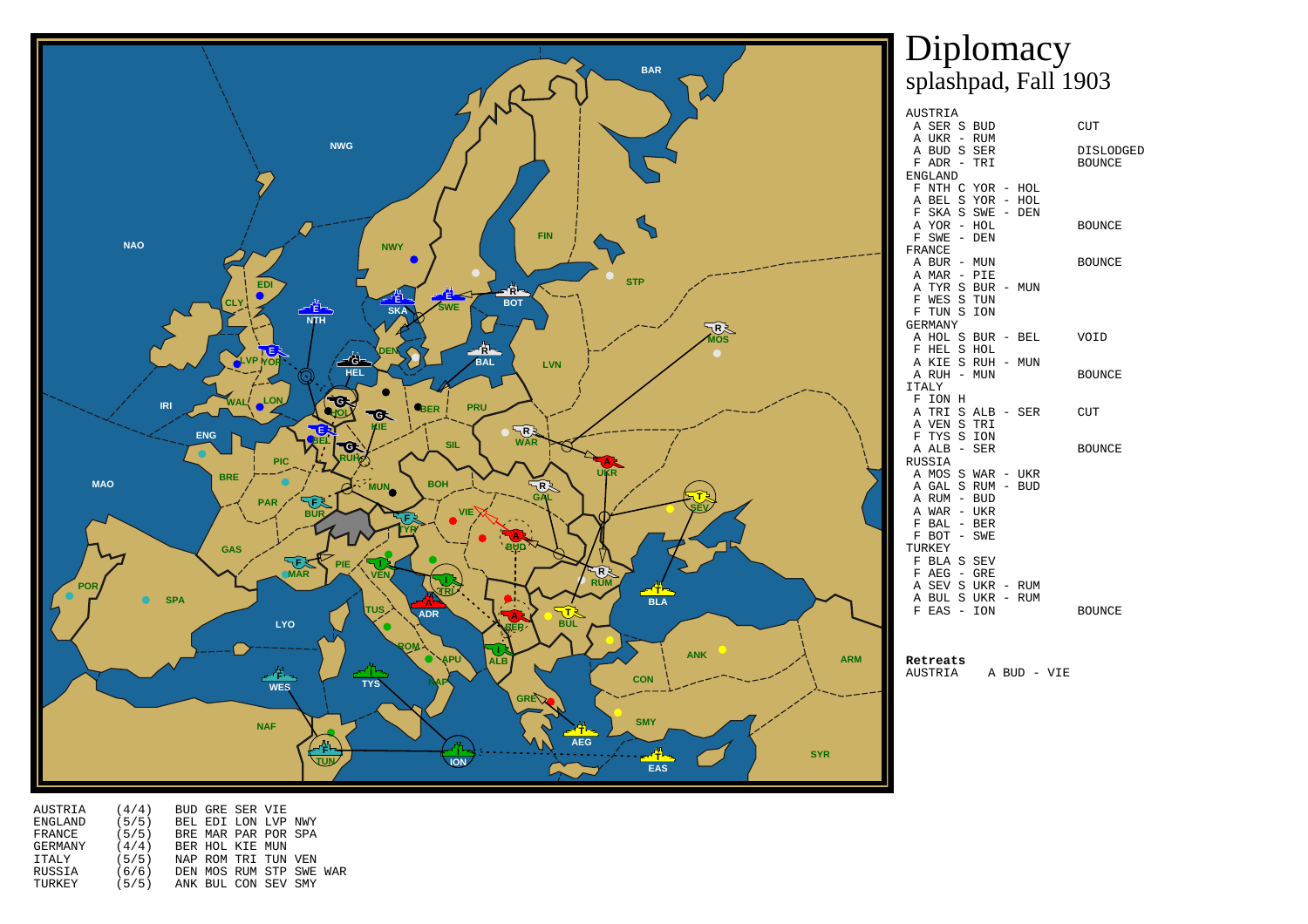

### Diplomacysplashpad, Winter 1903

AUSTRIA (4/3) RUM SER VIE ENGLAND (5/6) BEL DEN EDI LON LVP NWY FRANCE (5/6) BRE MAR PAR POR SPA TUNGERMANY (4/3) HOL KIE MUN ITALY (5/4) NAP ROM TRI VEN RUSSIA (6/6) BER BUD MOS STP SWE WARTURKEY (5/6) ANK BUL CON GRE SEV SMY

| Adjustments    |               |       |
|----------------|---------------|-------|
| AUSTRIA        | REMOVES F ADR |       |
| <b>ENGLAND</b> | <b>BUILDS</b> | F LON |
| FRANCE         | BUILDS F MAR  |       |
| GERMANY        | REMOVES F HEL |       |
| <b>TTALY</b>   | REMOVES F TYS |       |
| TURKEY         | BUILDS F CON  |       |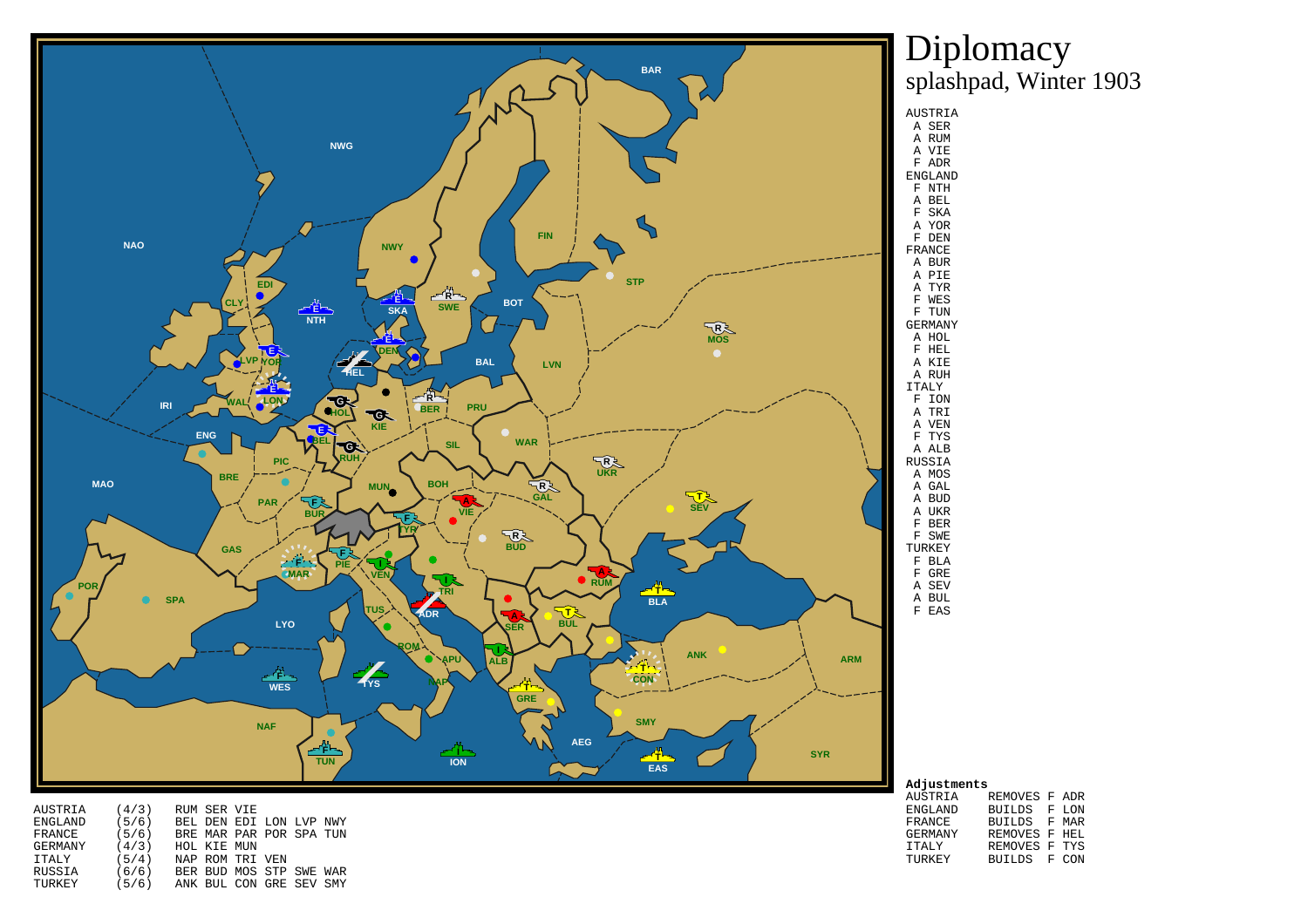

| Α |                       |                   | SER S ALB -       | GRE        |                  |
|---|-----------------------|-------------------|-------------------|------------|------------------|
| А | $RUM -$               |                   | BUD               |            |                  |
| Α | VIE<br><b>ENGLAND</b> | S                 | $RUM -$           | BUD        | <b>DISLODGED</b> |
|   | F NTH                 |                   | C YOR -           | NWY        |                  |
|   | A BEL - RUH           |                   |                   |            | <b>BOUNCE</b>    |
|   | F SKA - SWE           |                   |                   |            |                  |
| A | $YOR -$               |                   | NWY               |            |                  |
|   | F DEN S               |                   | SKA -             | SWE        |                  |
| F | LON -                 |                   | ENG               |            |                  |
|   | FRANCE                |                   |                   |            |                  |
|   |                       |                   | A BUR S TYR - MUN |            |                  |
| A |                       |                   | TYR - MUN         |            |                  |
|   | $F WES -$             |                   | TYS               |            |                  |
|   | F TUN S               |                   | ION               |            |                  |
| Α | PIE - TYR             |                   |                   |            |                  |
|   | F MAR                 | $\qquad \qquad -$ | LYO               |            |                  |
|   | <b>GERMANY</b>        |                   |                   |            |                  |
|   | A HOL - BEL           |                   |                   |            | <b>BOUNCE</b>    |
|   | A KIE S RUH           |                   |                   |            | <b>CUT</b>       |
|   | A RUH S               |                   | KIE               |            | <b>CUT</b>       |
|   | <b>ITALY</b>          |                   |                   |            |                  |
|   |                       |                   | F ION S ALB - GRE |            |                  |
|   |                       |                   | A TRI S RUM -     | <b>BUD</b> |                  |
| A | VEN S TRI             |                   |                   |            |                  |
|   | A ALB                 | $\sim$            | GRE               |            |                  |
|   | RUSSIA                |                   |                   |            |                  |
|   | A MOS -               |                   | SEV               |            | <b>BOUNCE</b>    |
|   | A GAL S               |                   | BUD - VIE<br>VIE  |            |                  |
|   | A BUD -<br>A UKR S    |                   | MOS - SEV         |            |                  |
|   | $F$ BER -             |                   | KIE               |            | <b>BOUNCE</b>    |
| F | SWE                   | Η                 |                   |            | <b>DISLODGED</b> |
|   | TURKEY                |                   |                   |            |                  |
|   | F BLA S SEV           |                   |                   |            |                  |
| A | SEV S                 |                   | RUM               |            | VOID             |
|   | A BUL S RUM           |                   |                   |            | VOID             |
| F |                       |                   | EAS S GRE -       | ION        |                  |
| F | GRE                   | -                 | ION               |            | DESTROYED        |
| F | $CON -$               |                   | AEG               |            |                  |
|   |                       |                   |                   |            |                  |

#### **Retreats**

AUSTRIA A VIE - BOH RUSSIA F SWE - BOT

AUSTRIA (3/3) RUM SER VIE ENGLAND (6/6) BEL DEN EDI LON LVP NWY FRANCE (6/6) BRE MAR PAR POR SPA TUNGERMANY (3/3) HOL KIE MUN ITALY (4/4) NAP ROM TRI VEN RUSSIA (6/6) BER BUD MOS STP SWE WARTURKEY (6/6) ANK BUL CON GRE SEV SMY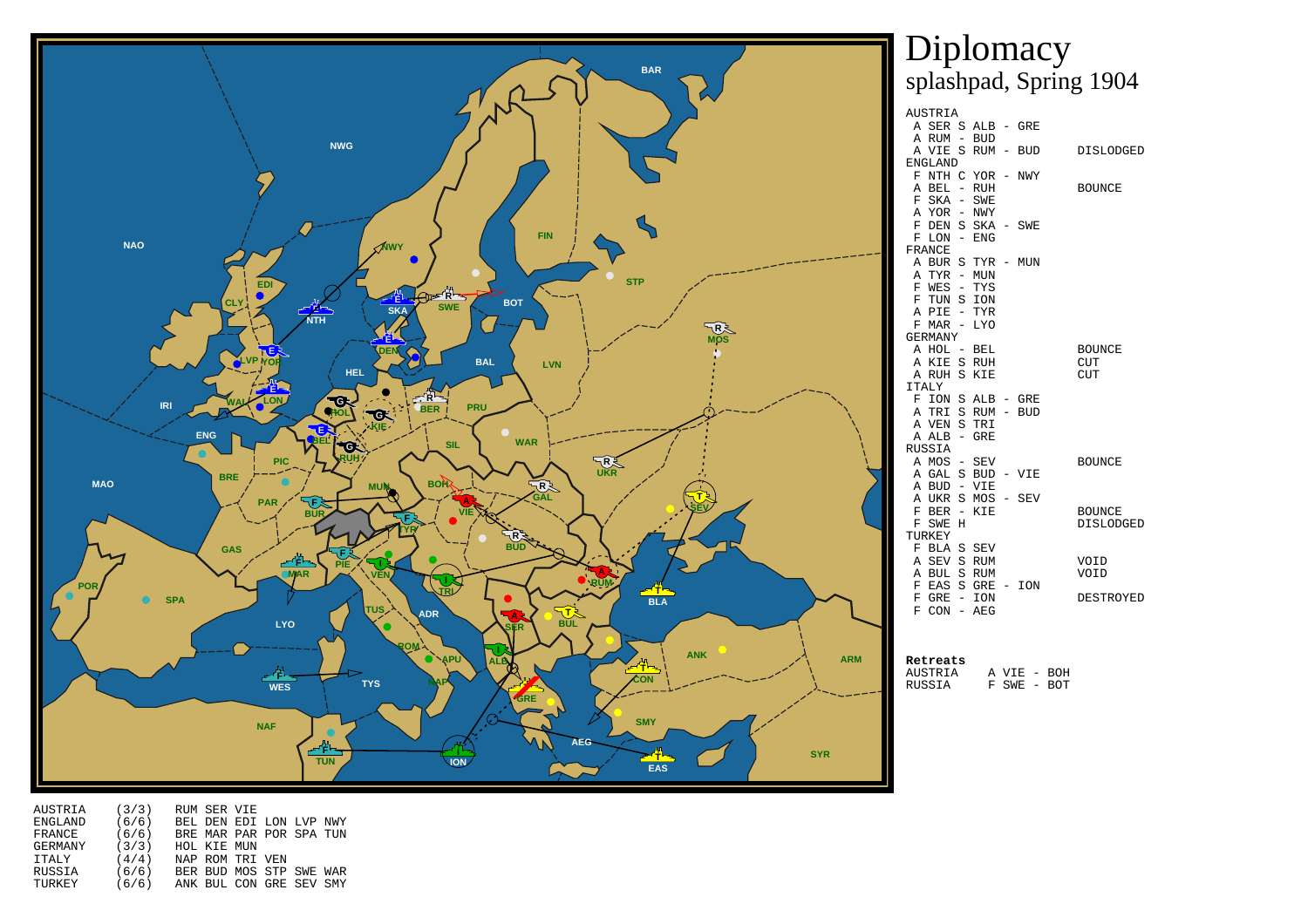

#### AUSTRIA

 A SER S GRE A BUD S BOH - VIE A BOH - VIE BOUNCE ENGLAND F NTH S BEL - HOL A BEL - HOL F DEN S MUN - KIE F SWE S NWY - FIN A NWY - FIN F ENG - BEL BOUNCEFRANCE A BUR - MUN F TUN S ION A MUN - KIE F TYS - NAP A TYR S BUR - MUN F LYO - TYS GERMANY A HOL S RUH - BEL DESTROYEDDESTROYED A KIE S HOL A RUH - BEL BOUNCEITALY F ION S GRE A TRI S BUD A VEN - ROM A GRE H RUSSIA A MOS - SEV A GAL S VIE A UKR S SEV - RUM F BER H A VIE H F BOT - STP/SC TURKEY F BLA S SEV - RUM A SEV - RUM A BUL H F EAS S AEG

AUSTRIA (3/3) RUM SER VIE ENGLAND (6/6) BEL DEN EDI LON LVP NWY FRANCE (6/6) BRE MAR PAR POR SPA TUNGERMANY (3/3) HOL KIE MUN<br>ITALY (4/4) NAP ROM TRI ITALY (4/4) NAP ROM TRI VEN RUSSIA (6/6) BER BUD MOS STP SWE WARTURKEY (5/6) ANK BUL CON GRE SEV SMY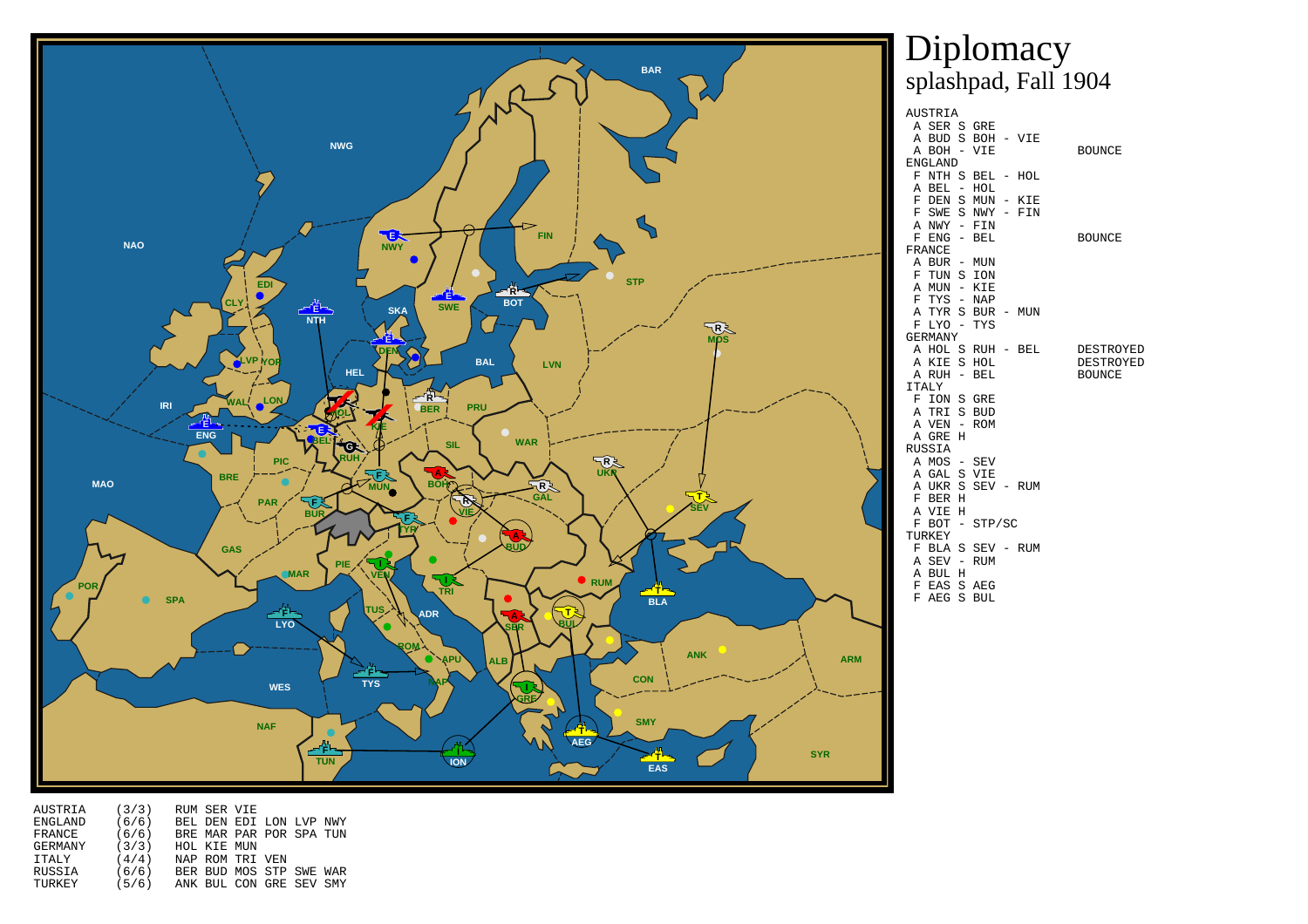

Diplomacysplashpad, Winter 1904

AUSTRIA (3/2) BUD SER ENGLAND (6/8) BEL DEN EDI HOL LON LVP NWY SWE FRANCE (6/9) BRE KIE MAR MUN NAP PAR POR SPA TUNGERMANY (1/0) ITALY (4/4) GRE ROM TRI VEN RUSSIA (6/6) BER MOS SEV STP VIE WARTURKEY (5/5) ANK BUL CON RUM SMY

#### **Adjustments**

| AUSTRIA | REMOVES A SER              |  |  |  |
|---------|----------------------------|--|--|--|
| ENGLAND | BUILDS A EDI, A LON        |  |  |  |
| FRANCE  | BUILDS A MAR, A PAR, F BRE |  |  |  |
| GERMANY | REMOVES A RUH              |  |  |  |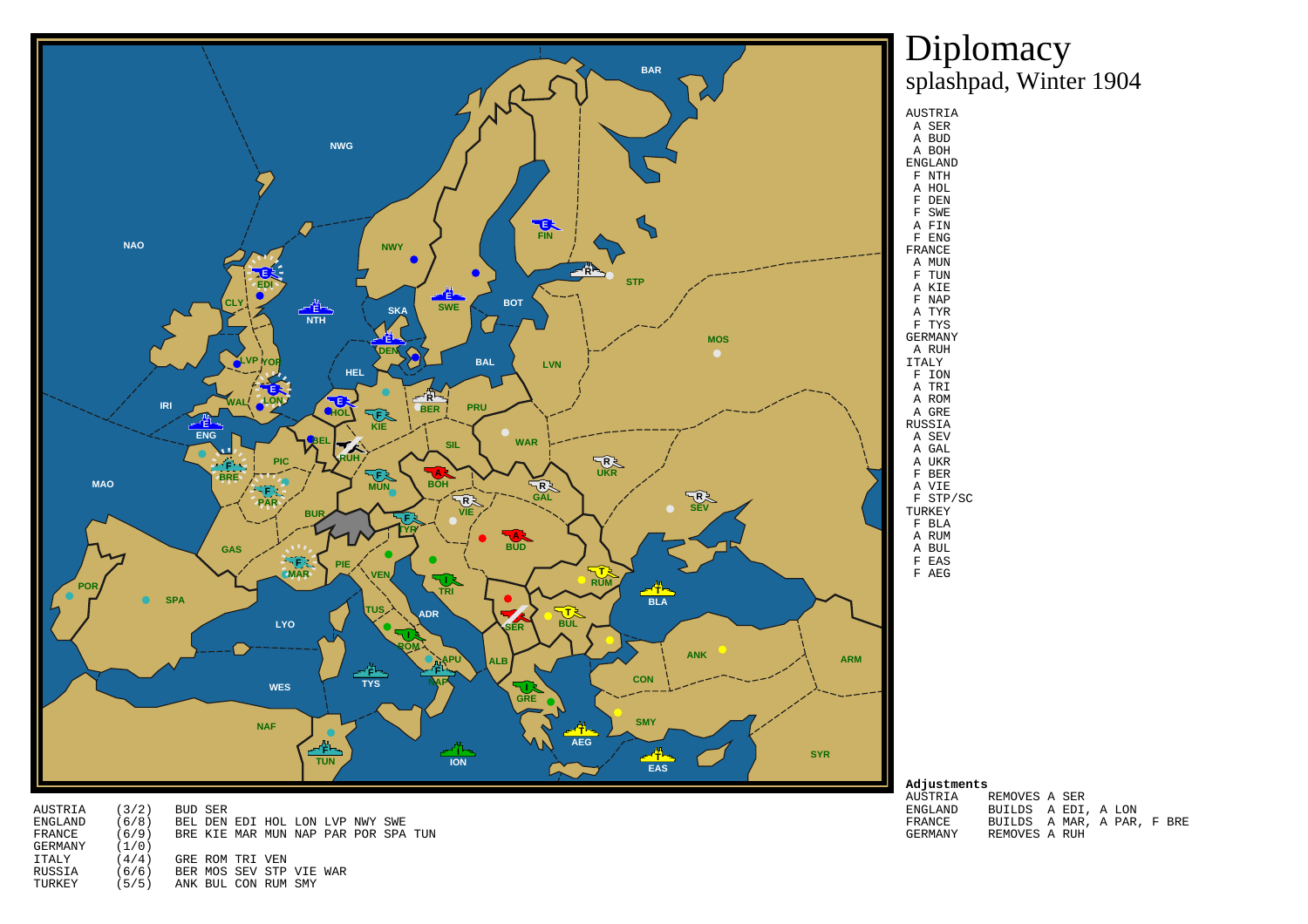

|                | AUDINIA     |                   |                   |               |
|----------------|-------------|-------------------|-------------------|---------------|
|                | A BUD - GAL |                   |                   | DISLODGED     |
|                | A BOH - VIE |                   |                   |               |
|                | ENGLAND     |                   |                   |               |
| F              |             | NTH C EDI - NWY   |                   |               |
|                | F DEN - BAL |                   |                   | <b>BOUNCE</b> |
|                | F SWE - BOT |                   |                   |               |
|                |             | F ENG C LON - BEL |                   |               |
|                | A HOL - KIE |                   |                   |               |
|                | A FIN - STP |                   |                   | <b>BOUNCE</b> |
|                | A EDI - NWY |                   |                   |               |
|                | A LON - BEL |                   |                   |               |
|                | FRANCE      |                   |                   |               |
|                | F TUN S ION |                   |                   |               |
|                |             | A TYR S BOH - VIE |                   |               |
|                | A MUN - SIL |                   |                   |               |
|                | A KIE - MUN |                   |                   |               |
|                | F NAP - APU |                   |                   | <b>BOUNCE</b> |
|                | F TYS - ROM |                   |                   | <b>BOUNCE</b> |
|                | A MAR - PIE |                   |                   |               |
|                | A PAR - BUR |                   |                   |               |
|                | F BRE - MAO |                   |                   |               |
|                | ITALY       |                   |                   |               |
|                |             | F ION C GRE - APU |                   |               |
| $\overline{A}$ |             | TRI - VEN         |                   |               |
|                | A GRE - APU |                   |                   | <b>BOUNCE</b> |
|                |             |                   | A ROM S TRI - VEN | <b>CUT</b>    |
|                | RUSSIA      |                   |                   |               |
|                |             | A GAL S VIE - BUD |                   |               |
|                | A UKR - RUM |                   |                   |               |
|                | F BER - BAL |                   |                   | <b>BOUNCE</b> |
|                | A VIE - BUD |                   |                   |               |
|                |             |                   | A SEV S UKR - RUM | DISLODGED     |
|                | F STP H     |                   |                   |               |
|                | TURKEY      |                   |                   |               |
|                | F BLA S     | RUM - SEV         |                   |               |
|                | A BUL H     |                   |                   |               |
|                | F EAS S ION |                   |                   |               |
|                | F AEG S ION |                   |                   |               |
| Α              | RUM - SEV   |                   |                   |               |
|                |             |                   |                   |               |
|                |             |                   |                   |               |

A BUD - TRI

AUSTRIA (2/2) BUD SER ENGLAND (8/8) BEL DEN EDI HOL LON LVP NWY SWE FRANCE (9/9) BRE KIE MAR MUN NAP PAR POR SPA TUNITALY (4/4) GRE ROM TRI VEN RUSSIA (6/6) BER MOS SEV STP VIE WARTURKEY (5/5) ANK BUL CON RUM SMY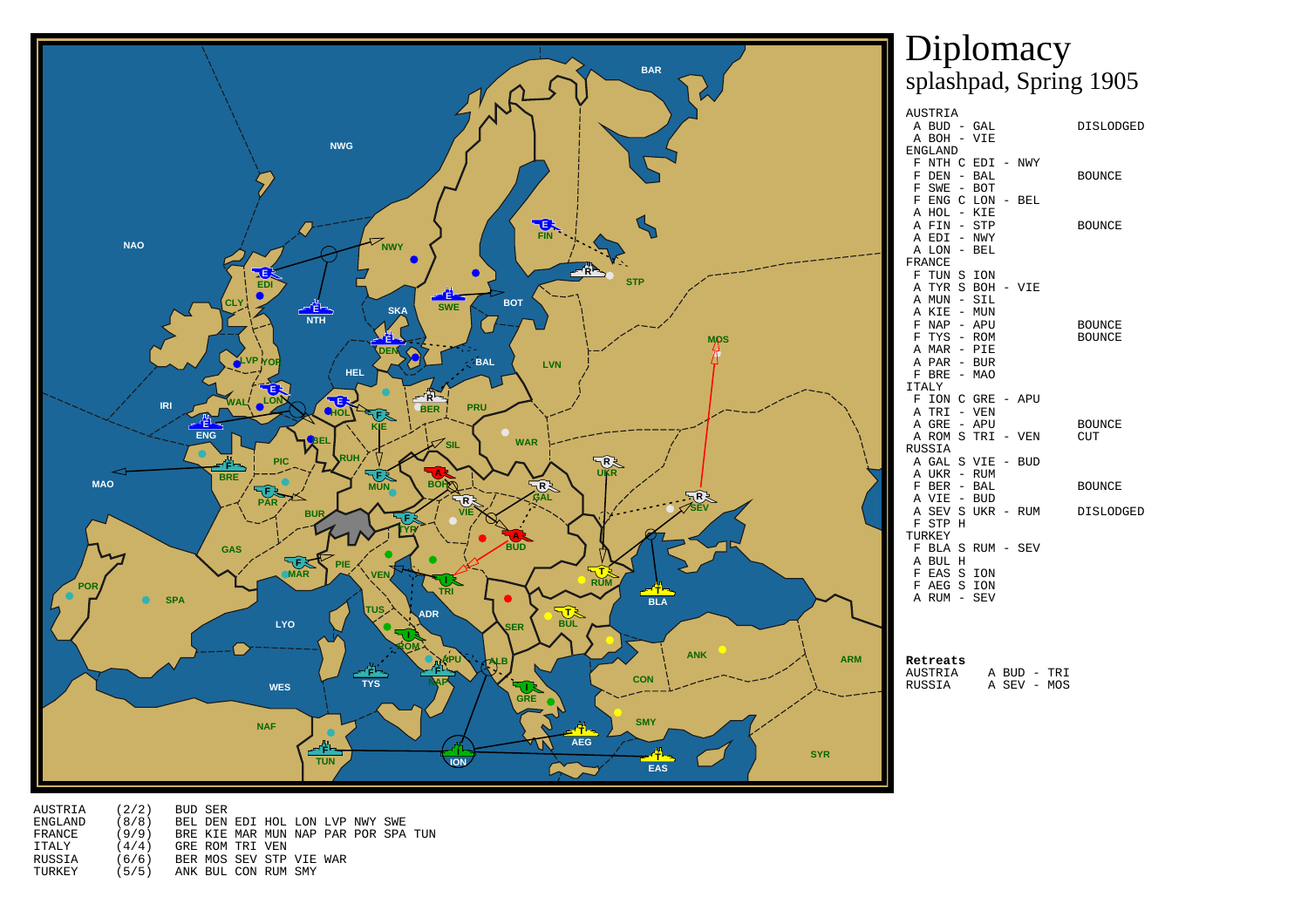

 A VIE S TRI A TRI S VIE ENGLAND F NTH - DEN F DEN - KIE F ENG - NTH A FIN S NWY - STP F BOT S NWY - STP A KIE - BER A NWY - STP A BEL - HOL FRANCE F TUN - ION BOUNCE A TYR - VEN F NAP S TYS - ROM F TYS - ROM A SIL - WAR BOUNCE A MUN S KIE - BER A PIE S TYR - VEN A BUR - BEL F MAO - WES ITALY F ION C GRE - APU A GRE - APU A ROM S VEN DISLODGED**DISLODGED** A VEN S ROM RUSSIA A GAL - WAR BOUNCEDISLODGED  $F$  BER - KIE F STP - LVN A RUM – SEV BOUNCE **BOUNCE**  $A$  BUD - SER A MOS S RUM - SEV TURKEY F BLA S SEV A BUL - SER BOUNCE F EAS - AEG F AEG - GRE A SEV H

**Retreats**ITALY A ROM DISBANDITALY A VEN DISBAND

AUSTRIA (2/2) BUD SER ENGLAND (8/8) BEL DEN EDI HOL LON LVP NWY SWE FRANCE (9/9) BRE KIE MAR MUN NAP PAR POR SPA TUNITALY (4/4) GRE ROM TRI VEN RUSSIA (6/6) BER MOS SEV STP VIE WARTURKEY (5/5) ANK BUL CON RUM SMY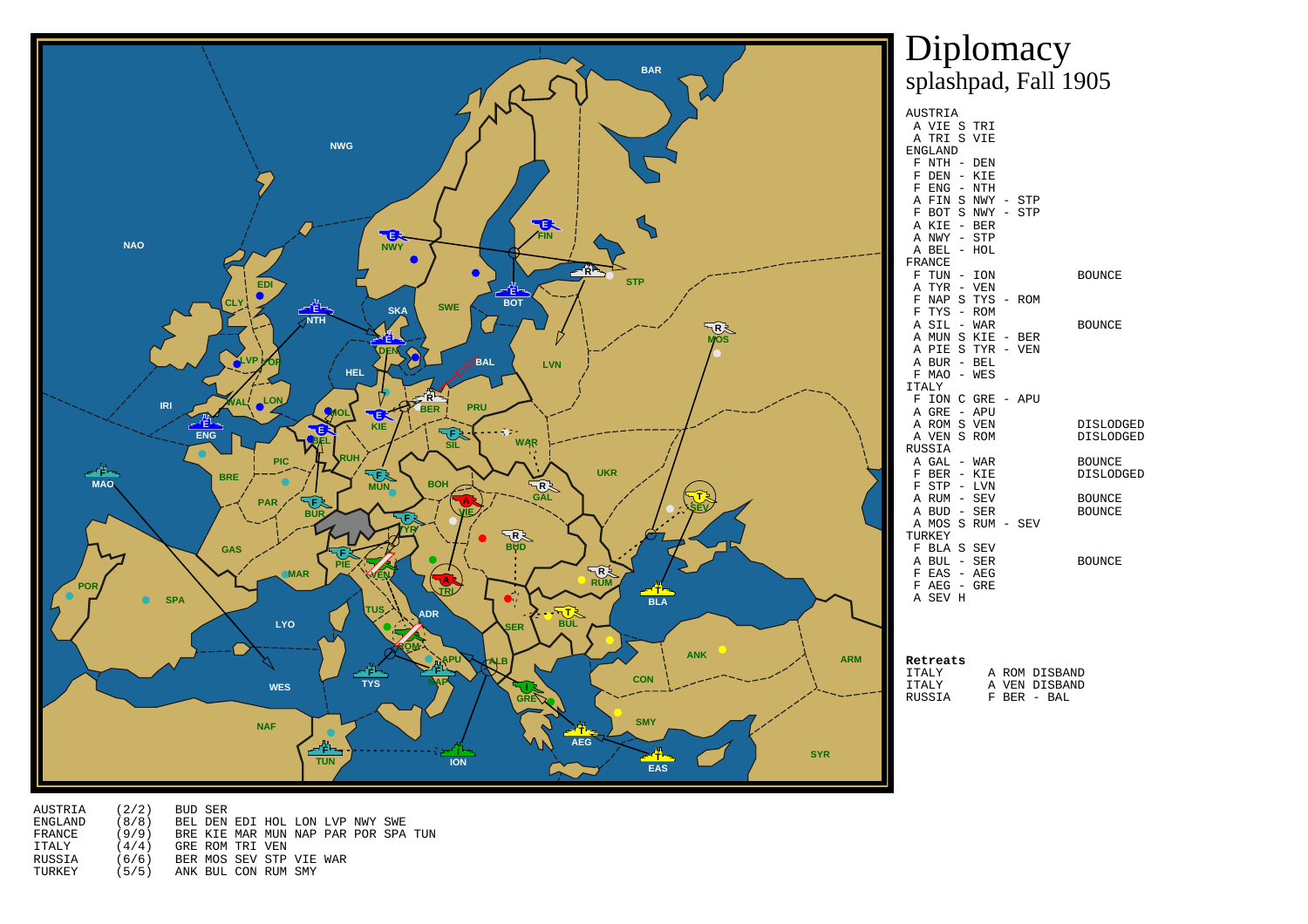

Diplomacysplashpad, Winter 1905

AUSTRIA (2/3) SER TRI VIE ENGLAND (8/10) BER DEN EDI HOL KIE LON LVP NWY STP SWE FRANCE (9/11) BEL BRE MAR MUN NAP PAR POR ROM SPA TUN VENITALY (2/0)  $(6/4)$ RUSSIA (6/4) BUD MOS RUM WARTURKEY (5/6) ANK BUL CON GRE SEV SMY

| Adjustments    |                      |  |  |
|----------------|----------------------|--|--|
| <b>ENGLAND</b> | BUILDS A EDI, A LON  |  |  |
| FRANCE         | BUILDS F MAR, WAIVED |  |  |
| ITALY          | REMOVES F ION, A APU |  |  |
| <b>RUSSIA</b>  | REMOVES F BAL, F LVN |  |  |
| TURKEY         | BUILDS A CON         |  |  |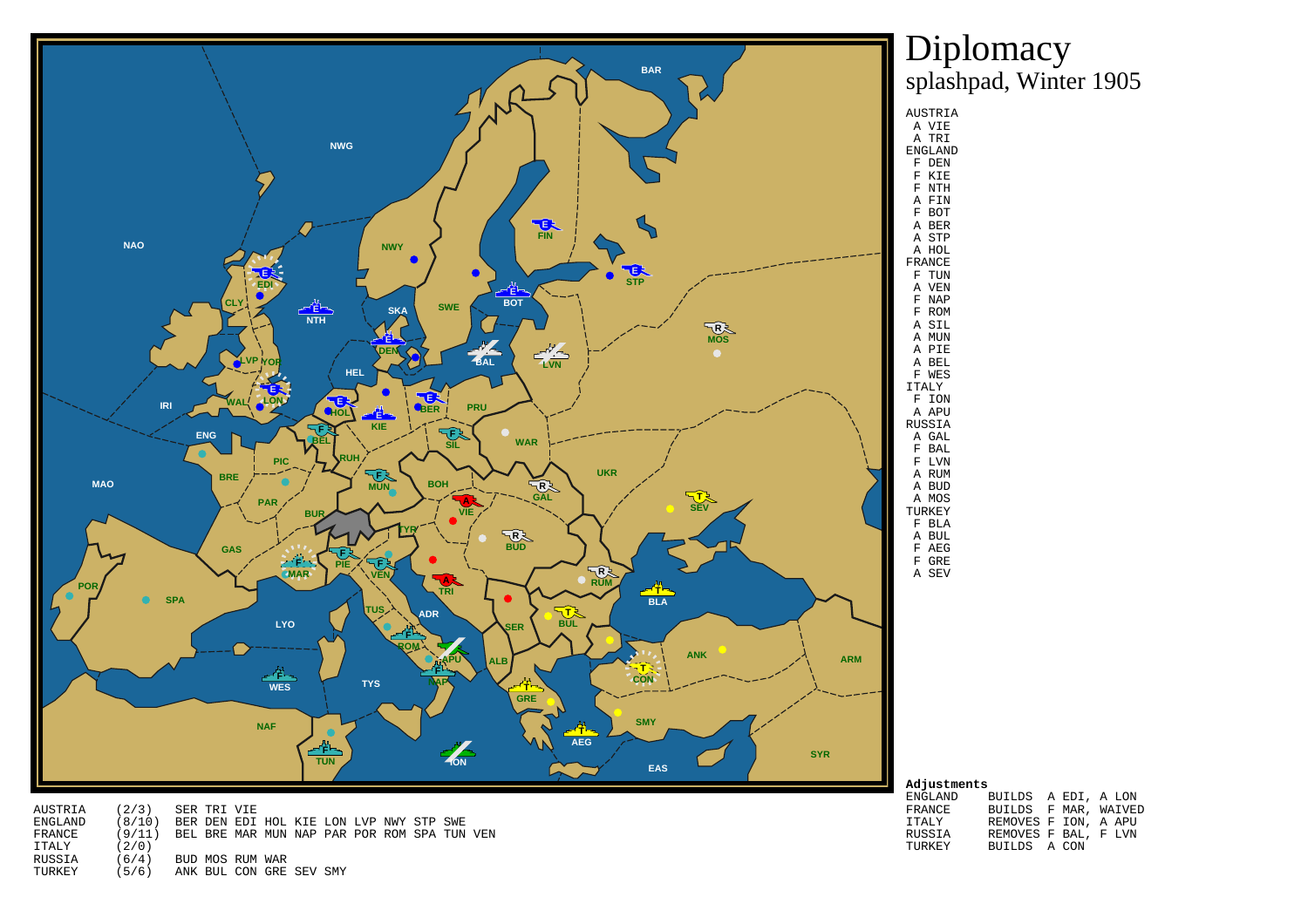

**DISLODGED** 

AUSTRIA (2/3) SER TRI VIE ENGLAND (10/10) BER DEN EDI HOL KIE LON LVP NWY STP SWE FRANCE (10/11) BEL BRE MAR MUN NAP PAR POR ROM SPA TUN VENRUSSIA (4/4) BUD MOS RUM WARTURKEY (6/6) ANK BUL CON GRE SEV SMY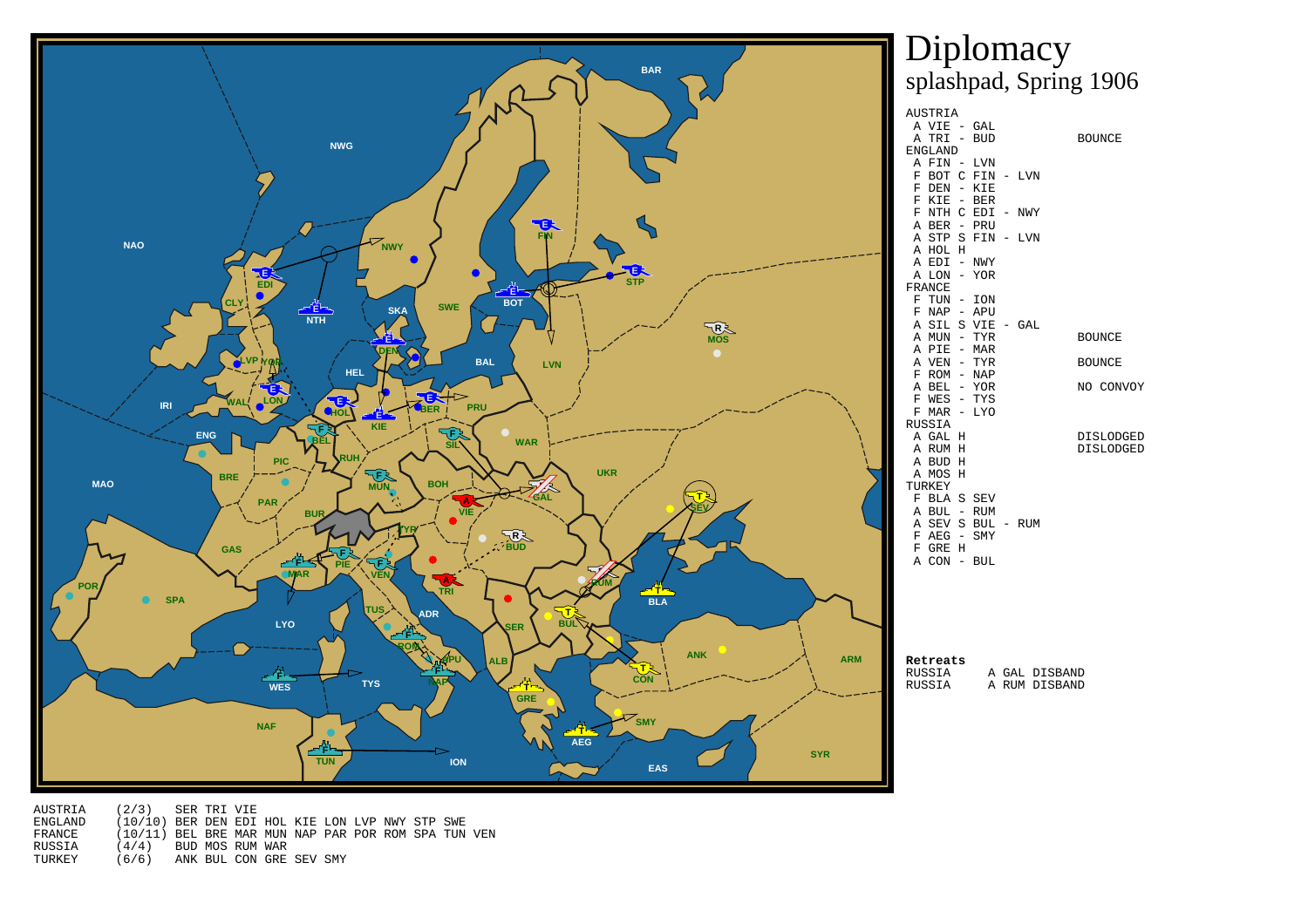

AUSTRIA (2/3) SER TRI VIE ENGLAND (10/10) BER DEN EDI HOL KIE LON LVP NWY STP SWE FRANCE (10/11) BEL BRE MAR MUN NAP PAR POR ROM SPA TUN VENRUSSIA (2/4) BUD MOS RUM WARTURKEY (6/6) ANK BUL CON GRE SEV SMY

# Diplomacy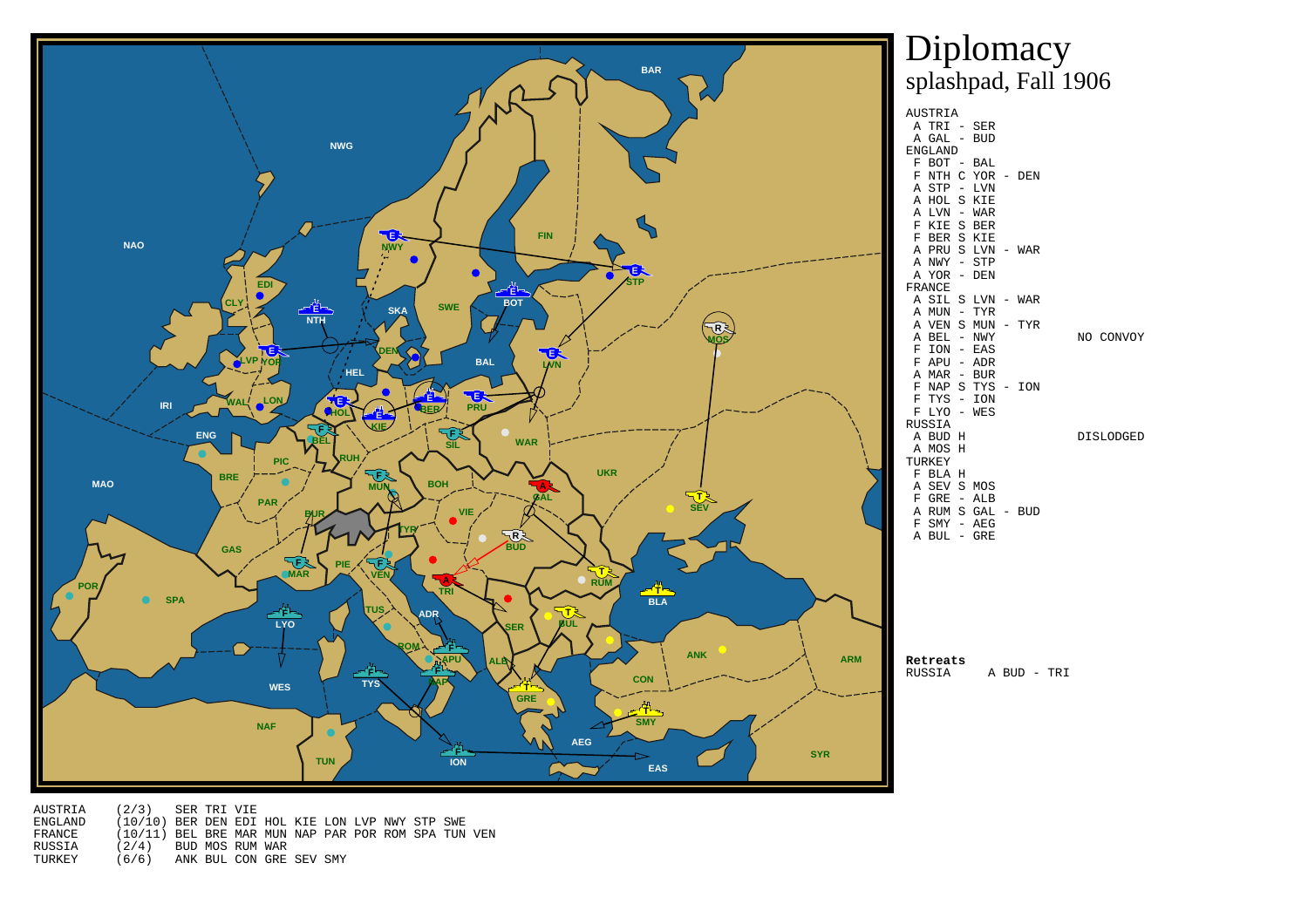

Diplomacysplashpad, Winter 1906

AUSTRIA (2/3) BUD SER VIE ENGLAND (10/11) BER DEN EDI HOL KIE LON LVP NWY STP SWE WAR FRANCE (10/11) BEL BRE MAR MUN NAP PAR POR ROM SPA TUN VENRUSSIA (2/2) MOS TRITURKEY (6/7) ANK BUL CON GRE RUM SEV SMY

| Adjustments    |               |       |  |
|----------------|---------------|-------|--|
| AUSTRIA        | BUILDS        | A VIE |  |
| <b>ENGLAND</b> | <b>BUILDS</b> | A LON |  |
| FRANCE         | <b>BUILDS</b> | A MAR |  |
| TURKEY         | <b>BUILDS</b> | F SMY |  |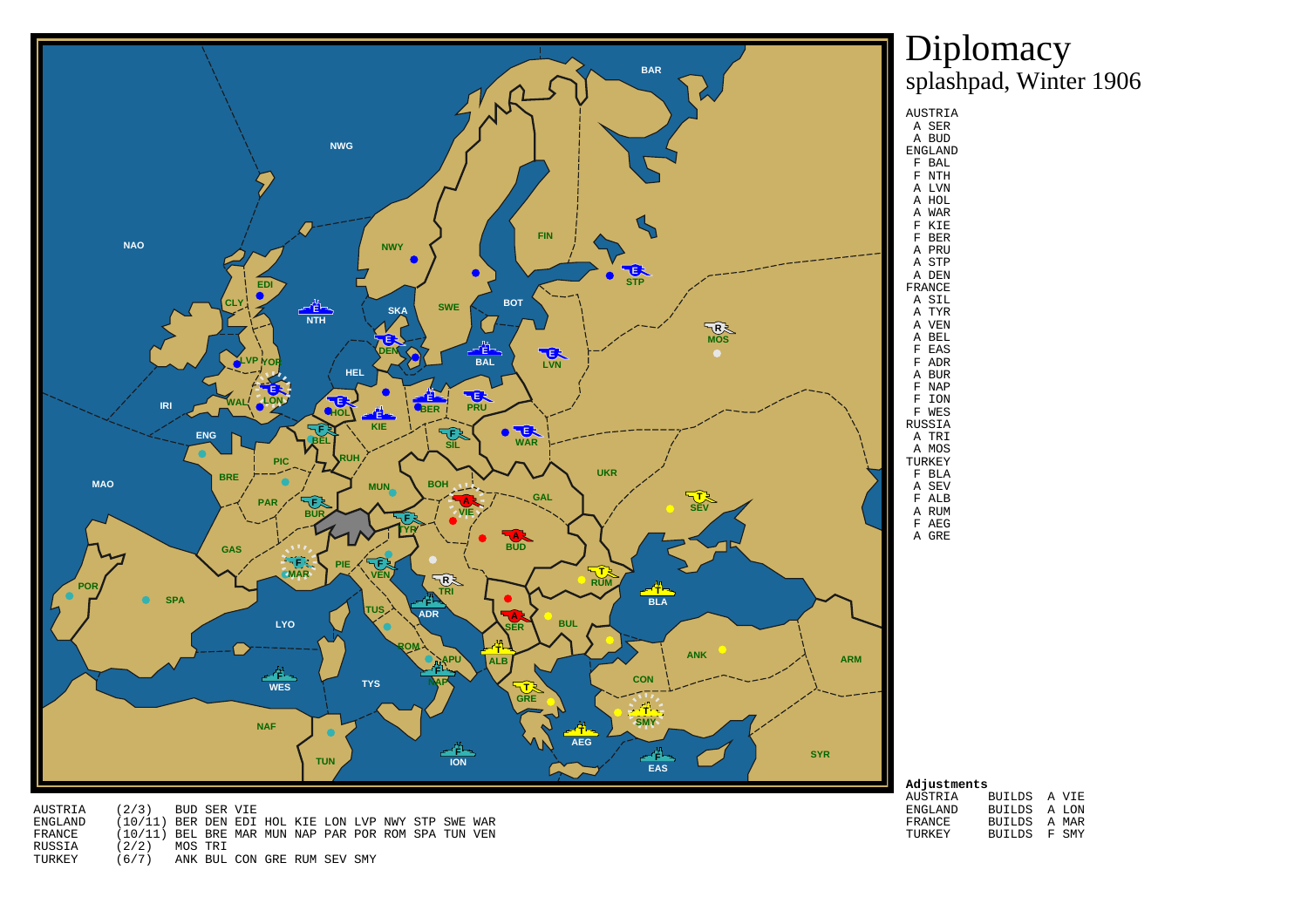

 A SER S ADR - ALB A BUD S SER A VIE - TRI ENGLAND F NTH C LON - DEN A HOL S KIE F KIE S BER F BER S KIE A PRU - WAR BOUNCE F BAL C DEN - PRU A LVN S STP - MOS A WAR - UKR BOUNCE A STP - MOS A DEN - PRU BOUNCE**BOUNCE**  $A$  LON - DEN FRANCE A SIL - GAL A VEN S VIE - TRI A BEL - EDI NO CONVOY F NAP S ION A TYR S VIE - TRI F EAS S ION F ADR - ALB A BUR - MUN F ION S ADR - ALB F WES H A MAR - BUR RUSSIAA MOS H **DESTROYED**  A TRI H DESTROYEDTURKEY F BLA - CON A SEV S RUM - UKR A RUM - UKR F ALB S SER - TRI DESTROYED F AEG H A GRE H F SMY S AEG

AUSTRIA (3/3) BUD SER VIE ENGLAND (11/11) BER DEN EDI HOL KIE LON LVP NWY STP SWE WAR FRANCE (11/11) BEL BRE MAR MUN NAP PAR POR ROM SPA TUN VENRUSSIA (2/2) MOS TRITURKEY (7/7) ANK BUL CON GRE RUM SEV SMY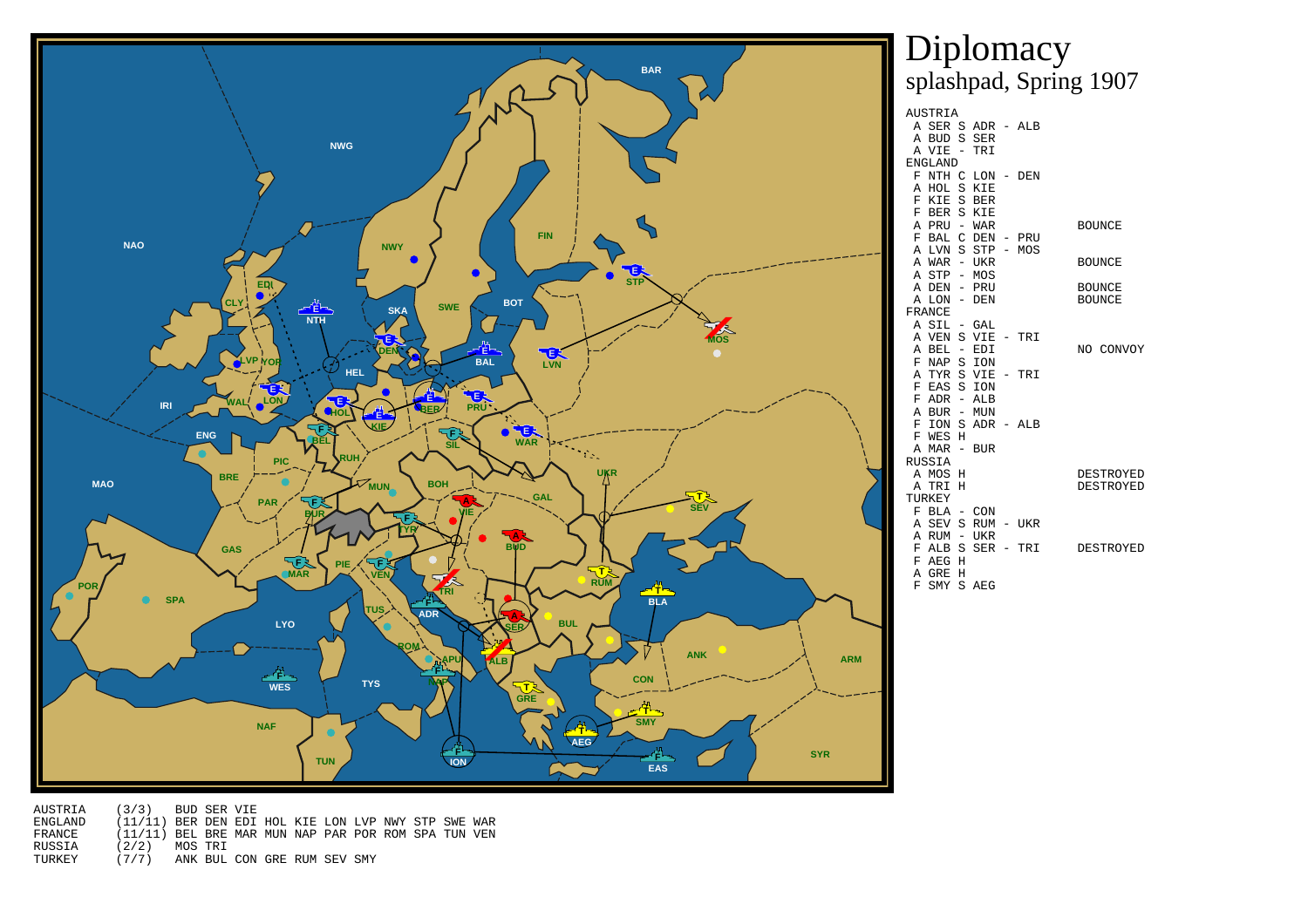

AUSTRIA A SER S ALB - GRE A BUD - RUM BOUNCE A TRI H ENGLAND F NTH C LON - DEN A HOL S KIE F KIE S BER F BER S KIE A PRU - SIL F BAL C DEN - LVN A LVN - WAR A WAR - UKR A DEN - LVN A LON - DEN A MOS S WAR - UKR FRANCE A VEN - APU A BEL H F NAP - ION BOUNCE A TYR - VEN F EAS S ION - AEG F ION - AEG BOUNCE F WES H A GAL S BUD - RUM F ALB - GRE A MUN H A BUR S BEL TURKEY A SEV S UKR - RUM F AEG H A GRE - BUL F SMY S AEG F CON S GRE - BUL A UKR - RUM DESTROYED

AUSTRIA (3/3) BUD SER VIE ENGLAND (11/11) BER DEN EDI HOL KIE LON LVP NWY STP SWE WAR FRANCE (11/11) BEL BRE MAR MUN NAP PAR POR ROM SPA TUN VENRUSSIA (0/2) MOS TRITURKEY (6/7) ANK BUL CON GRE RUM SEV SMY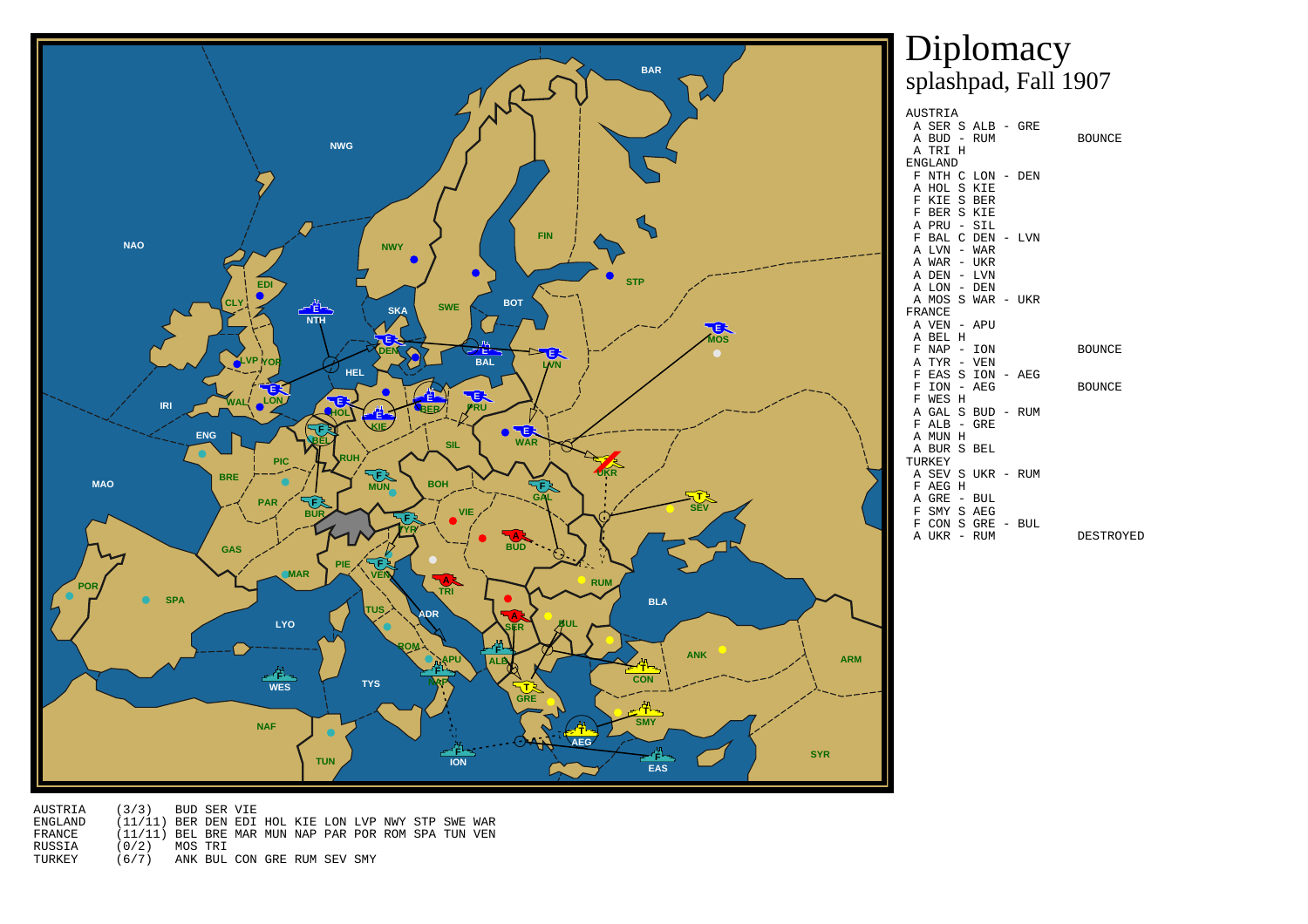

AUSTRIA (3/4) BUD SER TRI VIE ENGLAND (11/12) BER DEN EDI HOL KIE LON LVP MOS NWY STP SWE WAR FRANCE (11/12) BEL BRE GRE MAR MUN NAP PAR POR ROM SPA TUN VENTURKEY (5/6) ANK BUL CON RUM SEV SMY

| Adjustments    |               |       |  |  |  |  |  |  |
|----------------|---------------|-------|--|--|--|--|--|--|
| AUSTRIA        | <b>BUILDS</b> | A VIE |  |  |  |  |  |  |
| <b>ENGLAND</b> | <b>BUILDS</b> | A LON |  |  |  |  |  |  |
| FRANCE         | <b>BUILDS</b> | A RRE |  |  |  |  |  |  |
| TURKEY         | <b>BUILDS</b> | F ANK |  |  |  |  |  |  |

#### Diplomacysplashpad, Winter 1907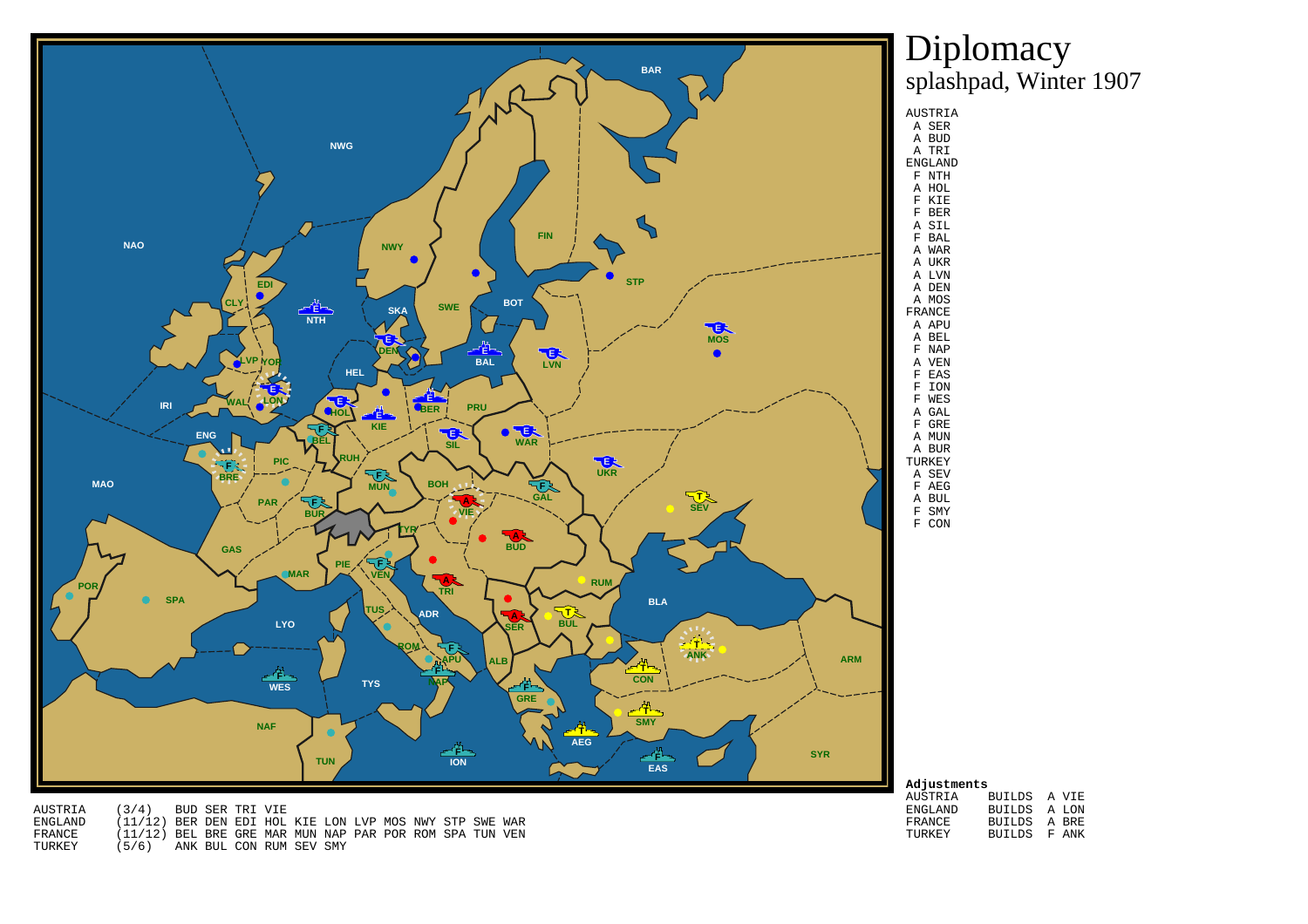

|   |               | A TRI - VEN       |  | <b>BOUNCE</b>               |
|---|---------------|-------------------|--|-----------------------------|
|   |               | A VIE - BOH       |  | <b>BOUNCE</b>               |
|   | ENGLAND       |                   |  |                             |
|   | F NTH H       |                   |  |                             |
|   | A HOL H       |                   |  |                             |
|   | F KIE H       |                   |  |                             |
|   | F BER H       |                   |  |                             |
|   |               | F BAL C DEN - LVN |  |                             |
|   |               | A MOS - SEV       |  |                             |
|   | A SIL H       |                   |  |                             |
|   |               | A WAR S UKR       |  |                             |
|   |               | A UKR S MOS - SEV |  |                             |
|   |               | A LVN - MOS       |  |                             |
|   | A DEN - LVN   |                   |  |                             |
|   | A LON H       |                   |  |                             |
|   | FRANCE        |                   |  |                             |
|   |               | A BEL S DEN - HOL |  | VOID                        |
|   |               | F NAP S BUL - APU |  | VOID                        |
|   |               |                   |  | F EAS S GRE - AEG DISLODGED |
|   | F ION S       | GRE - AEG         |  |                             |
|   | F WES H       |                   |  |                             |
|   |               | A GAL S BUD - RUM |  |                             |
|   | A MUN - BOH   |                   |  | <b>BOUNCE</b>               |
|   | A BUR S BEL   |                   |  |                             |
|   |               | A APU - CON       |  | NO CONVOY                   |
|   | A VEN - TRI   |                   |  | <b>BOUNCE</b>               |
|   | $F$ GRE - AEG |                   |  |                             |
| Α | BRE - GAS     |                   |  |                             |
|   | TURKEY        |                   |  |                             |
|   | A SEV - RUM   |                   |  | <b>DISLODGED</b>            |
|   |               | $F$ AEG - EAS     |  |                             |
|   |               | F SMY S AEG - EAS |  |                             |
|   | $F$ CON - AEG |                   |  | <b>BOUNCE</b>               |
|   | A BUL - GRE   |                   |  |                             |
|   | F ANK - BLA   |                   |  |                             |
|   |               |                   |  |                             |
|   |               |                   |  |                             |

**Retreats**FRANCE F EAS - SYR TURKEY A SEV - ARM

AUSTRIA (4/4) BUD SER TRI VIE ENGLAND (12/12) BER DEN EDI HOL KIE LON LVP MOS NWY STP SWE WAR FRANCE (12/12) BEL BRE GRE MAR MUN NAP PAR POR ROM SPA TUN VENTURKEY (6/6) ANK BUL CON RUM SEV SMY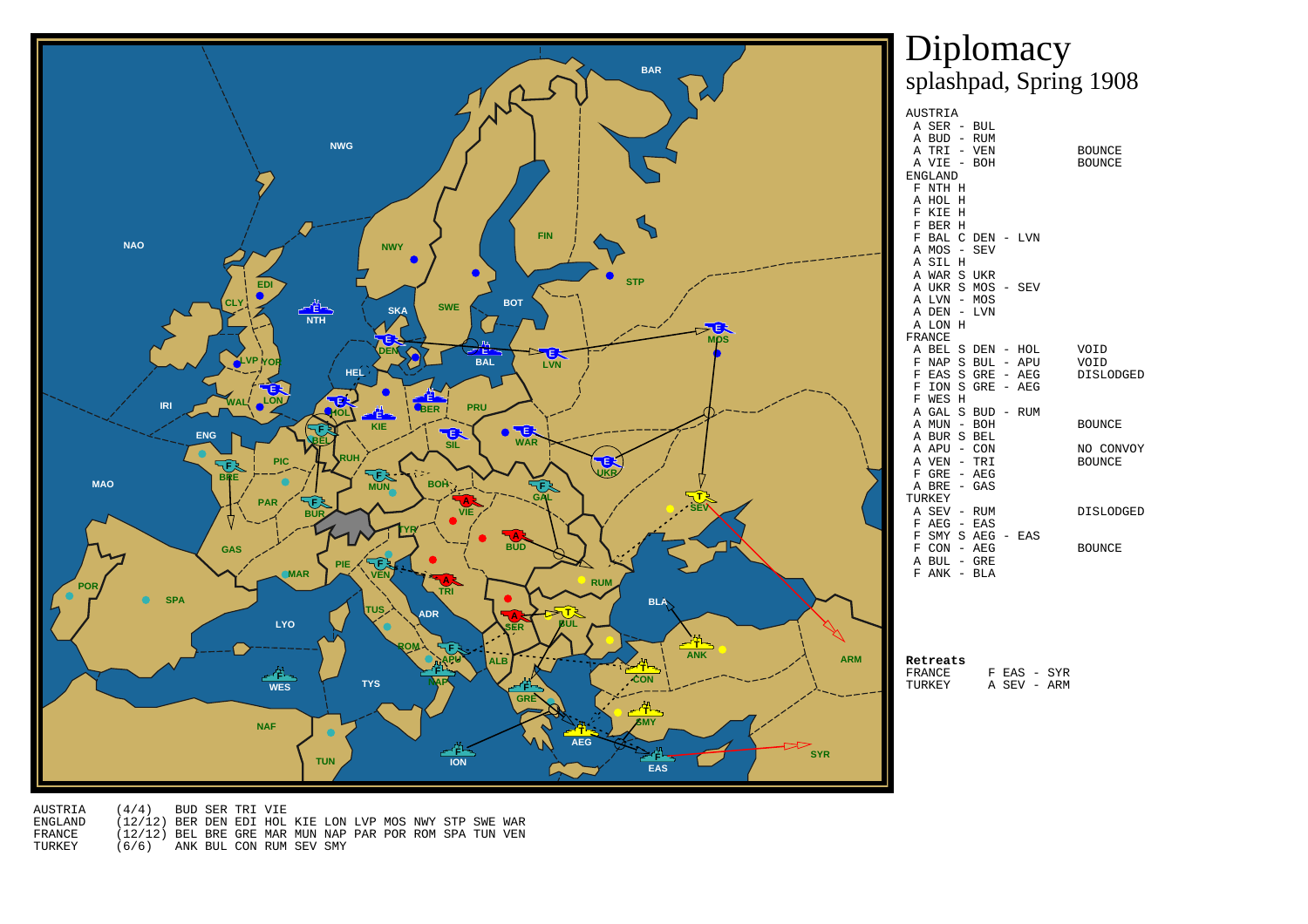

|    | 59991915       |       |               |       |            |               |
|----|----------------|-------|---------------|-------|------------|---------------|
|    | A TRI - SER    |       |               |       |            |               |
|    | A VIE - TRI    |       |               |       |            | <b>BOUNCE</b> |
|    | A BUL S        |       |               |       | AEG - CON  | <b>CUT</b>    |
|    | A RUM S BUL    |       |               |       |            |               |
|    | <b>ENGLAND</b> |       |               |       |            |               |
|    | F NTH H        |       |               |       |            |               |
|    | А НОЦ          | Η     |               |       |            |               |
|    | F KIE S BER    |       |               |       |            |               |
| F  | BER S          |       | KIE           |       |            |               |
|    | F BAL H        |       |               |       |            |               |
|    | A SIL S        |       | WAR - GAL     |       |            |               |
|    |                |       | A WAR - GAL   |       |            |               |
|    | A UKR S        |       | $MOS -$       |       | <b>SEV</b> |               |
|    | A LON H        |       |               |       |            |               |
|    | A SEV -        |       | ARM           |       |            | <b>BOUNCE</b> |
|    | A MOS - SEV    |       |               |       |            | <b>BOUNCE</b> |
| A  | LVN - WAR      |       |               |       |            |               |
|    | FRANCE         |       |               |       |            |               |
|    | A BEL H        |       |               |       |            |               |
| F. | NAP - APU      |       |               |       |            |               |
|    | $F$ ION $-$    |       | EAS           |       |            |               |
|    | F WES - TYS    |       |               |       |            |               |
|    | A GAL S        |       | <b>RUM</b>    |       |            | DISLODGED     |
|    | A MUN H        |       |               |       |            |               |
|    | A BUR S BEL    |       |               |       |            |               |
|    | A APU - ROM    |       |               |       |            |               |
|    | A VEN - TRI    |       |               |       |            | <b>BOUNCE</b> |
|    | F AEG - CON    |       |               |       |            | <b>BOUNCE</b> |
| A  | GAS            | $ \,$ | <b>BRE</b>    |       |            |               |
| F  | SYR            |       | - SMY         |       |            | DESTROYED     |
|    | TURKEY         |       |               |       |            |               |
| F  | SMY S          |       |               |       | EAS - SYR  |               |
| F. |                |       | $CON S GRE -$ |       | <b>BUL</b> | <b>CUT</b>    |
| F  | EAS - SYR      |       |               |       |            |               |
|    | A GRE -        |       | <b>BUL</b>    |       |            | <b>BOUNCE</b> |
| F  | BLA            | S     | GRE           | $ \,$ | BUL        |               |
| A  | ARM            | $-$   | <b>SEV</b>    |       |            | <b>BOUNCE</b> |
|    |                |       |               |       |            |               |

**Retreats**FRANCE A GAL - BOH

AUSTRIA (4/4) BUD SER TRI VIE ENGLAND (12/12) BER DEN EDI HOL KIE LON LVP MOS NWY STP SWE WAR FRANCE (12/12) BEL BRE GRE MAR MUN NAP PAR POR ROM SPA TUN VENTURKEY (6/6) ANK BUL CON RUM SEV SMY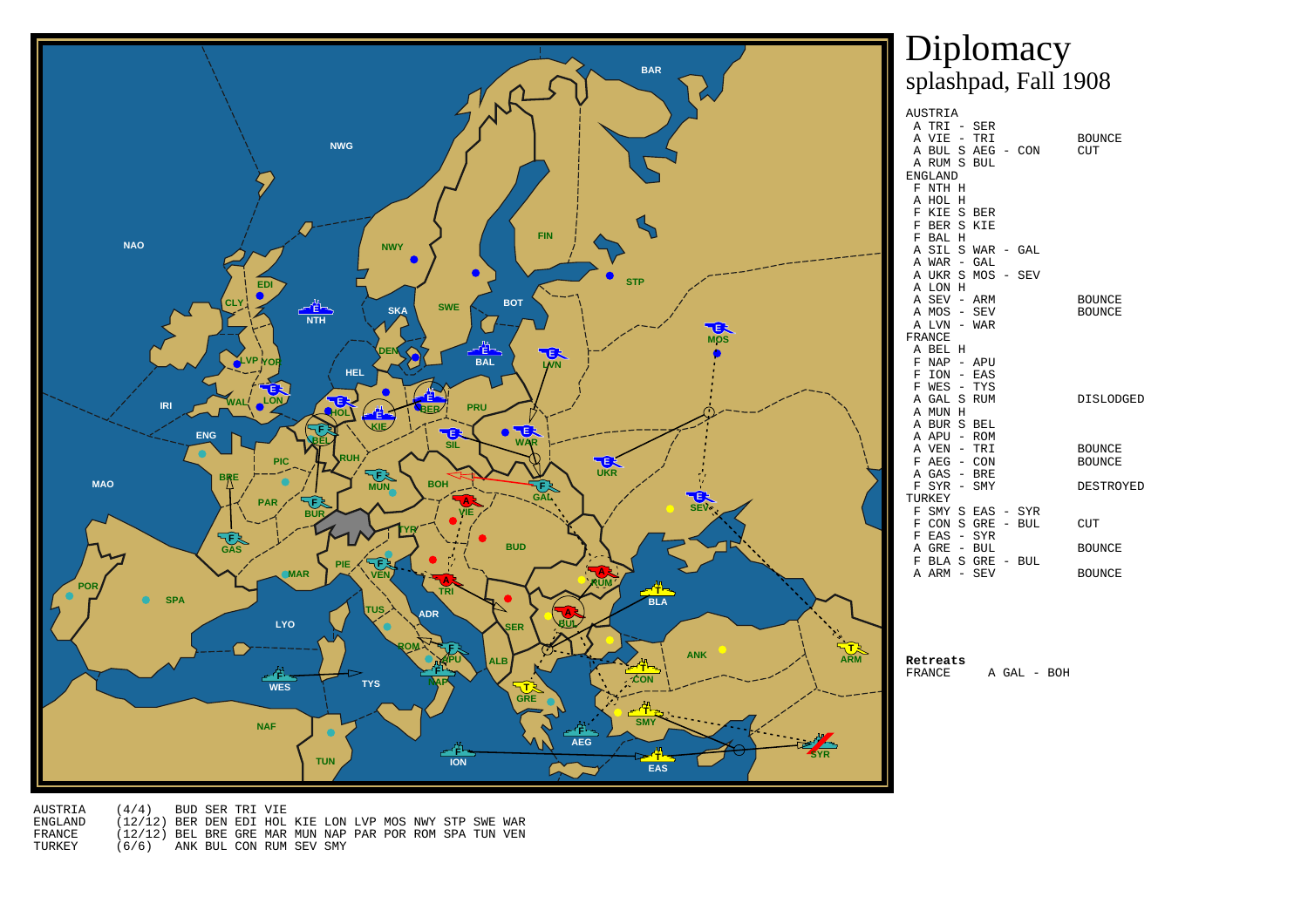

AUSTRIA (4/6) BUD BUL RUM SER TRI VIE ENGLAND (12/13) BER DEN EDI HOL KIE LON LVP MOS NWY SEV STP SWE WARFRANCE (11/11) BEL BRE MAR MUN NAP PAR POR ROM SPA TUN VENTURKEY (6/4) ANK CON GRE SMY

**Adjustments**

AUSTRIA BUILDS A BUD, A TRIENGLAND BUILDS WAIVEDTURKEY REMOVES A GRE, F SYR

Diplomacysplashpad, Winter 1908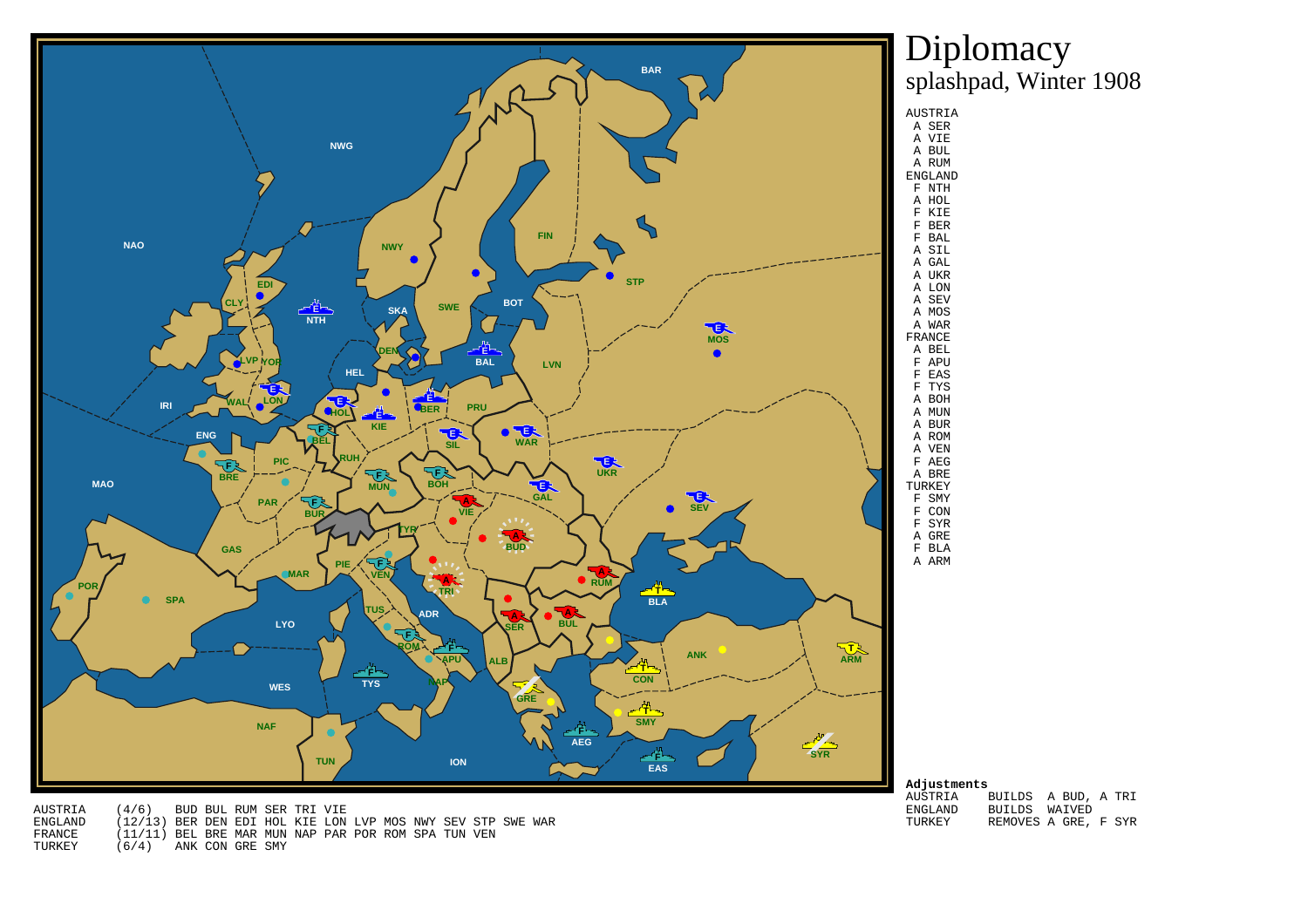

| A BUL - CON |                   |  | <b>BOUNCE</b> |  |
|-------------|-------------------|--|---------------|--|
|             | A RUM S SER - BUL |  |               |  |
| A SER - BUL |                   |  | <b>BOUNCE</b> |  |
| A BUD S RUM |                   |  |               |  |
| A TRI - ALB |                   |  |               |  |
| ENGLAND     |                   |  |               |  |
| F NTH H     |                   |  |               |  |
| A HOL H     |                   |  |               |  |
| F KIE S BER |                   |  |               |  |
| F BER S KIE |                   |  |               |  |
| F BAL H     |                   |  |               |  |
| A SIL S GAL |                   |  |               |  |
|             | A UKR S MOS - SEV |  |               |  |
| A LON H     |                   |  |               |  |
| A SEV - ARM |                   |  | <b>BOUNCE</b> |  |
| A MOS - SEV |                   |  | <b>BOUNCE</b> |  |
| A GAL H     |                   |  |               |  |
| A WAR S GAL |                   |  |               |  |
| FRANCE      |                   |  |               |  |
| A BEL H     |                   |  |               |  |
|             | A MUN S BOH - TYR |  |               |  |
|             | A BUR S BEL       |  |               |  |
|             | A VEN S BOH - TYR |  |               |  |
| F AEG - SMY |                   |  |               |  |
| F APU - NAP |                   |  |               |  |
|             | F EAS S AEG - SMY |  |               |  |
| F TYS - ION |                   |  |               |  |
| A ROM - APU |                   |  |               |  |
| A BRE H     |                   |  |               |  |
| A BOH - TYR |                   |  |               |  |
| TURKEY      |                   |  |               |  |
| F SMY H     |                   |  | DISLODGED     |  |
| F CON - AEG |                   |  |               |  |
| F BLA - CON |                   |  | <b>BOUNCE</b> |  |
| A ARM S SMY |                   |  | <b>CUT</b>    |  |
|             |                   |  |               |  |

**Retreats**TURKEY F SMY - SYR

AUSTRIA (6/6) BUD BUL RUM SER TRI VIE ENGLAND (12/13) BER DEN EDI HOL KIE LON LVP MOS NWY SEV STP SWE WARFRANCE (11/11) BEL BRE MAR MUN NAP PAR POR ROM SPA TUN VENTURKEY (4/4) ANK CON GRE SMY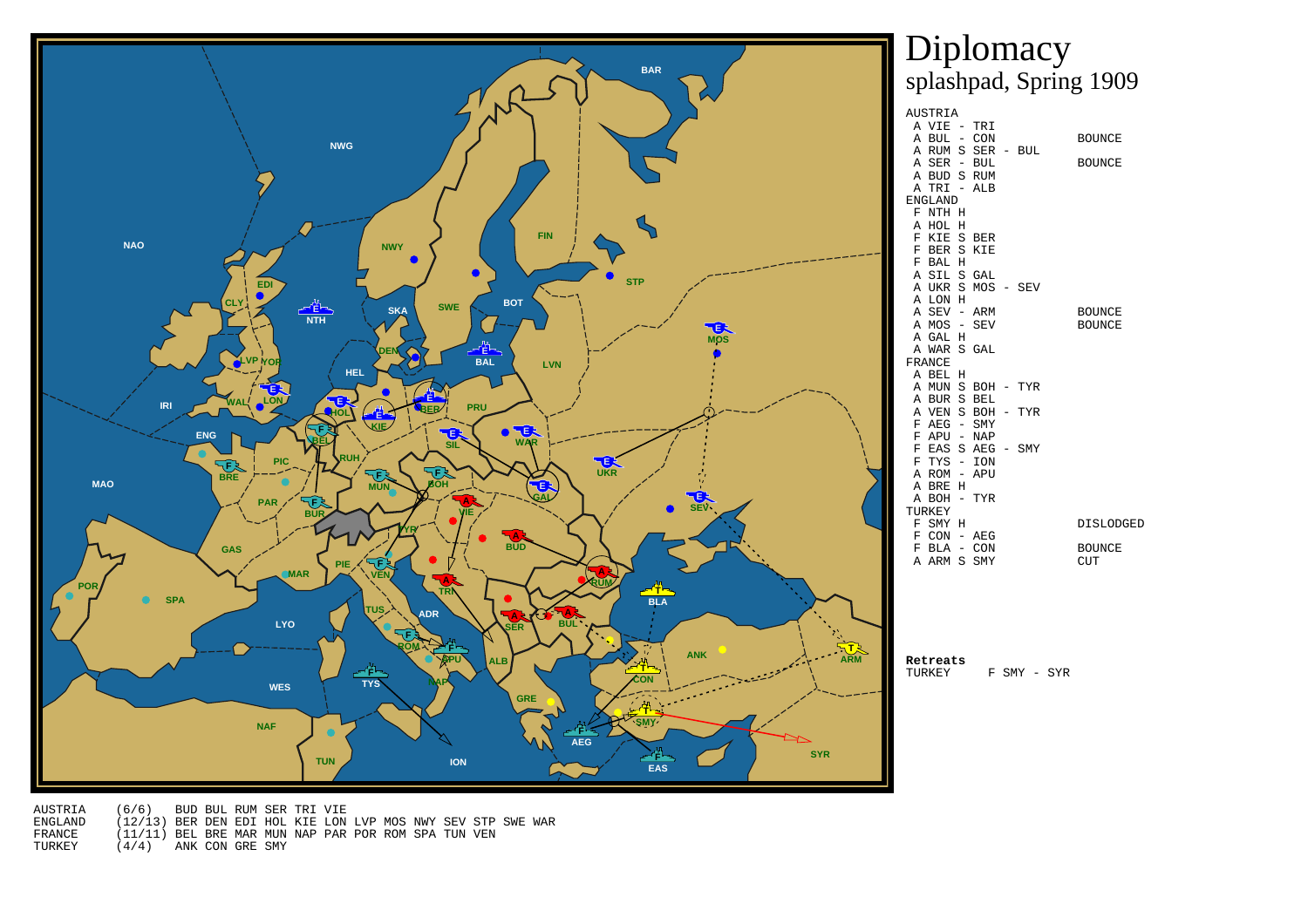

|   |                            | A BUL S SMY - CON |     |               |
|---|----------------------------|-------------------|-----|---------------|
|   | A RUM S BUL                |                   |     | DISLODGED     |
|   | A SER - GRE                |                   |     |               |
|   | A BUD S TRI                |                   |     | <b>CUT</b>    |
|   | A TRI H                    |                   |     | DISLODGED     |
|   | A ALB<br>ENGLAND           | S SER - GRE       |     |               |
| F |                            | NTH C LON -       | DEN |               |
|   | A HOL H                    |                   |     |               |
| F | KIE H                      |                   |     |               |
| F | BER H                      |                   |     |               |
|   | F BAL H                    |                   |     |               |
|   | A SIL -                    | BOH               |     |               |
|   |                            | A UKR S SEV - RUM |     |               |
|   | A LON - DEN                |                   |     |               |
|   | A SEV - RUM                |                   |     |               |
|   | A MOS - SEV                |                   |     |               |
|   | A GAL - BUD                |                   |     | <b>BOUNCE</b> |
|   | A WAR - MOS                |                   |     |               |
|   | FRANCE                     |                   |     |               |
|   | A BEL H                    |                   |     |               |
|   | A MUN H                    |                   |     |               |
|   | A BUR S                    | BEL               |     |               |
|   | A VEN - TRI<br>$F$ EAS $-$ | SYR               |     | <b>BOUNCE</b> |
|   | A BRE H                    |                   |     |               |
|   | F SMY -                    | CON               |     |               |
| F | NAP - APU                  |                   |     |               |
|   | F ION -                    | AEG               |     |               |
|   | A APU - VEN                |                   |     |               |
| A |                            | TYR S VEN -       | TRI |               |
|   | TURKEY                     |                   |     |               |
|   | F BLA - CON                |                   |     | <b>BOUNCE</b> |
| Α |                            | ARM S AEG -       | SMY |               |
|   | $F$ AEG $-$                | SMY               |     |               |
| F |                            | SYR S AEG -       | SMY | <b>CUT</b>    |
|   |                            |                   |     |               |
|   |                            |                   |     |               |

A RUM - SER

AUSTRIA A TRI - VIE

AUSTRIA (6/6) BUD BUL RUM SER TRI VIE ENGLAND (12/13) BER DEN EDI HOL KIE LON LVP MOS NWY SEV STP SWE WARFRANCE (11/11) BEL BRE MAR MUN NAP PAR POR ROM SPA TUN VENTURKEY (4/4) ANK CON GRE SMY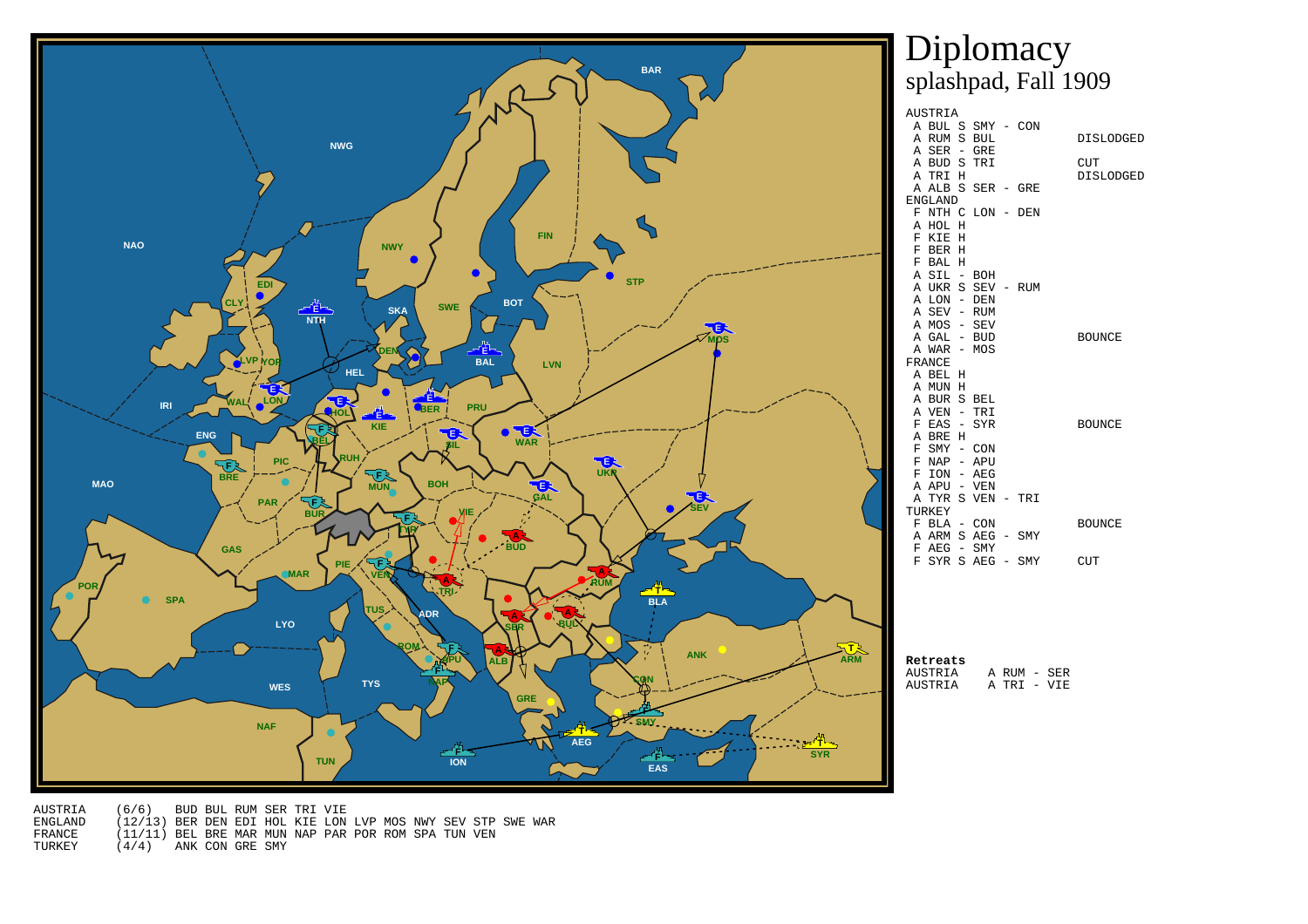

AUSTRIA (6/5) BUD BUL GRE SER VIE ENGLAND (12/14) BER DEN EDI HOL KIE LON LVP MOS NWY RUM SEV STP SWE WARFRANCE (11/13) BEL BRE CON MAR MUN NAP PAR POR ROM SPA TRI TUN VENTURKEY (4/2) ANK SMY

|  |             | au justilelits |  |     |
|--|-------------|----------------|--|-----|
|  | 7 TTOMD T 7 |                |  | DD. |

| AUSTRIA | REMOVES A ALB        |  |  |
|---------|----------------------|--|--|
| ENGLAND | BUILDS A LON, WAIVED |  |  |
| FRANCE  | BUILDS F MAR, WAIVED |  |  |
| TURKEY  | REMOVES A ARM, F SYR |  |  |

Diplomacysplashpad, Winter 1909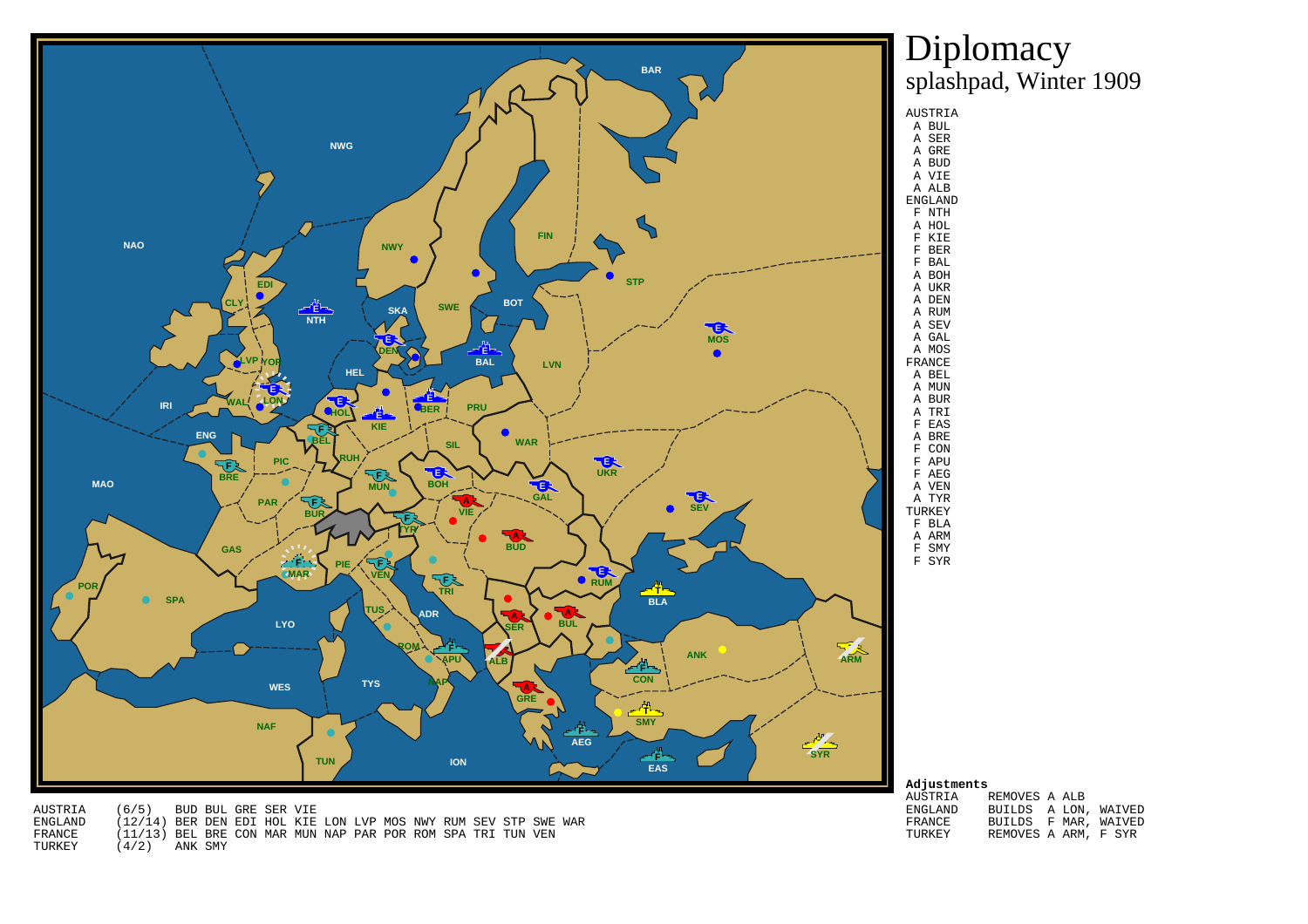

|   | AUUINIA     |                   |  |                  |
|---|-------------|-------------------|--|------------------|
|   |             | A BUL S BUD - RUM |  |                  |
|   | A BUD - RUM |                   |  | <b>BOUNCE</b>    |
|   | A GRE S BUL |                   |  |                  |
|   |             | A SER S BUD - RUM |  | <b>CUT</b>       |
|   | A VIE - BUD |                   |  | DESTROYED        |
|   | ENGLAND     |                   |  |                  |
| F |             | NTH - HEL         |  |                  |
|   | A HOL H     |                   |  |                  |
|   | F KIE H     |                   |  |                  |
|   | F BER H     |                   |  |                  |
|   |             | F BAL C DEN - LVN |  |                  |
|   |             | A UKR S SEV - RUM |  |                  |
|   |             | A GAL S RUM - BUD |  |                  |
|   | A BOH - VIE |                   |  |                  |
|   | A DEN - LVN |                   |  |                  |
|   | A RUM - BUD |                   |  | <b>BOUNCE</b>    |
|   | A SEV - RUM |                   |  | <b>BOUNCE</b>    |
|   | A MOS - SEV |                   |  | <b>BOUNCE</b>    |
| Α | LON H       |                   |  |                  |
|   | FRANCE      |                   |  |                  |
|   | A BEL H     |                   |  |                  |
|   | A MUN S TYR |                   |  |                  |
|   | A BUR S BEL |                   |  |                  |
|   | F EAS - SMY |                   |  |                  |
|   | A BRE H     |                   |  |                  |
|   |             | A TYR S BOH - VIE |  |                  |
|   | A TRI - SER |                   |  | <b>BOUNCE</b>    |
|   | $F$ CON $-$ | ANK               |  | <b>BOUNCE</b>    |
|   | F APU - ION |                   |  |                  |
|   |             | F AEG S EAS - SMY |  |                  |
|   | A VEN - TRI |                   |  | <b>BOUNCE</b>    |
| F |             | MAR - LYO         |  |                  |
|   | TURKEY      |                   |  |                  |
| F |             | $BLA - ANK$       |  | <b>BOUNCE</b>    |
|   | F SMY - CON |                   |  | <b>DISLODGED</b> |
|   |             |                   |  |                  |

TURKEY F SMY DISBAND

AUSTRIA (5/5) BUD BUL GRE SER VIE ENGLAND (13/14) BER DEN EDI HOL KIE LON LVP MOS NWY RUM SEV STP SWE WARFRANCE (12/13) BEL BRE CON MAR MUN NAP PAR POR ROM SPA TRI TUN VENTURKEY (2/2) ANK SMY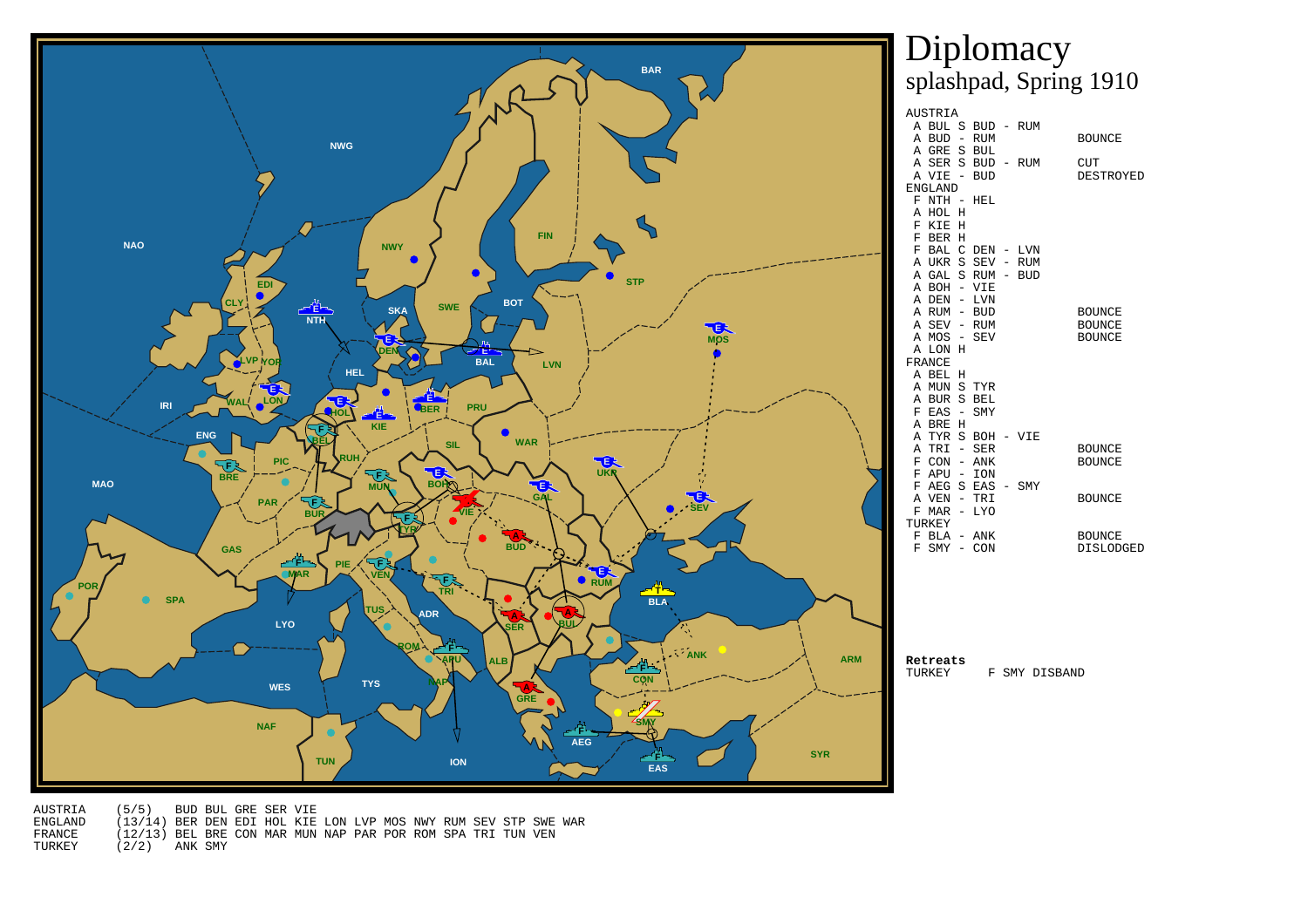

|  | AUSIRIA            |                   |  |                  |
|--|--------------------|-------------------|--|------------------|
|  |                    | A BUL S SER - RUM |  | <b>CUT</b>       |
|  |                    | A BUD S TYR - VIE |  | DESTROYED        |
|  |                    | A GRE S TRI - SER |  | <b>DISLODGED</b> |
|  | A SER -            | RUM               |  | <b>BOUNCE</b>    |
|  | ENGLAND            |                   |  |                  |
|  | A HOL H            |                   |  |                  |
|  | F KIE H            |                   |  |                  |
|  | F BER H            |                   |  |                  |
|  | F BAL H            |                   |  |                  |
|  |                    | A UKR S SEV - RUM |  |                  |
|  | A GAL S VIE        |                   |  |                  |
|  | A RUM - BUD        |                   |  |                  |
|  | A SEV - RUM        |                   |  |                  |
|  | A MOS - SEV        |                   |  |                  |
|  | A LON H            |                   |  |                  |
|  | F HEL H            |                   |  |                  |
|  | A VIE S            | RUM - BUD         |  |                  |
|  | A LVN - WAR        |                   |  |                  |
|  | <b>FRANCE</b>      |                   |  |                  |
|  | A BEL H            |                   |  |                  |
|  |                    |                   |  |                  |
|  | A MUN H            |                   |  |                  |
|  | A BUR S<br>A BRE H | BEL               |  |                  |
|  |                    | A TYR S VEN - TRI |  |                  |
|  |                    |                   |  |                  |
|  | A TRI - SER        |                   |  | <b>BOUNCE</b>    |
|  |                    | F CON - BUL/EC    |  | <b>BOUNCE</b>    |
|  |                    | F AEG S ION - GRE |  |                  |
|  | A VEN -            | TRI               |  | <b>BOUNCE</b>    |
|  | F SMY H            |                   |  |                  |
|  | F ION - GRE        |                   |  |                  |
|  | F LYO - TYS        |                   |  |                  |
|  | TURKEY             |                   |  |                  |
|  | F BLA - ANK        |                   |  |                  |
|  |                    |                   |  |                  |
|  |                    |                   |  |                  |
|  |                    |                   |  |                  |
|  |                    |                   |  |                  |
|  |                    |                   |  |                  |
|  |                    |                   |  |                  |
|  |                    |                   |  |                  |
|  |                    |                   |  |                  |
|  |                    |                   |  |                  |

A GRE DISBAND

AUSTRIA (4/5) BUD BUL GRE SER VIE ENGLAND (13/14) BER DEN EDI HOL KIE LON LVP MOS NWY RUM SEV STP SWE WARFRANCE (12/13) BEL BRE CON MAR MUN NAP PAR POR ROM SPA TRI TUN VENTURKEY (1/2) ANK SMY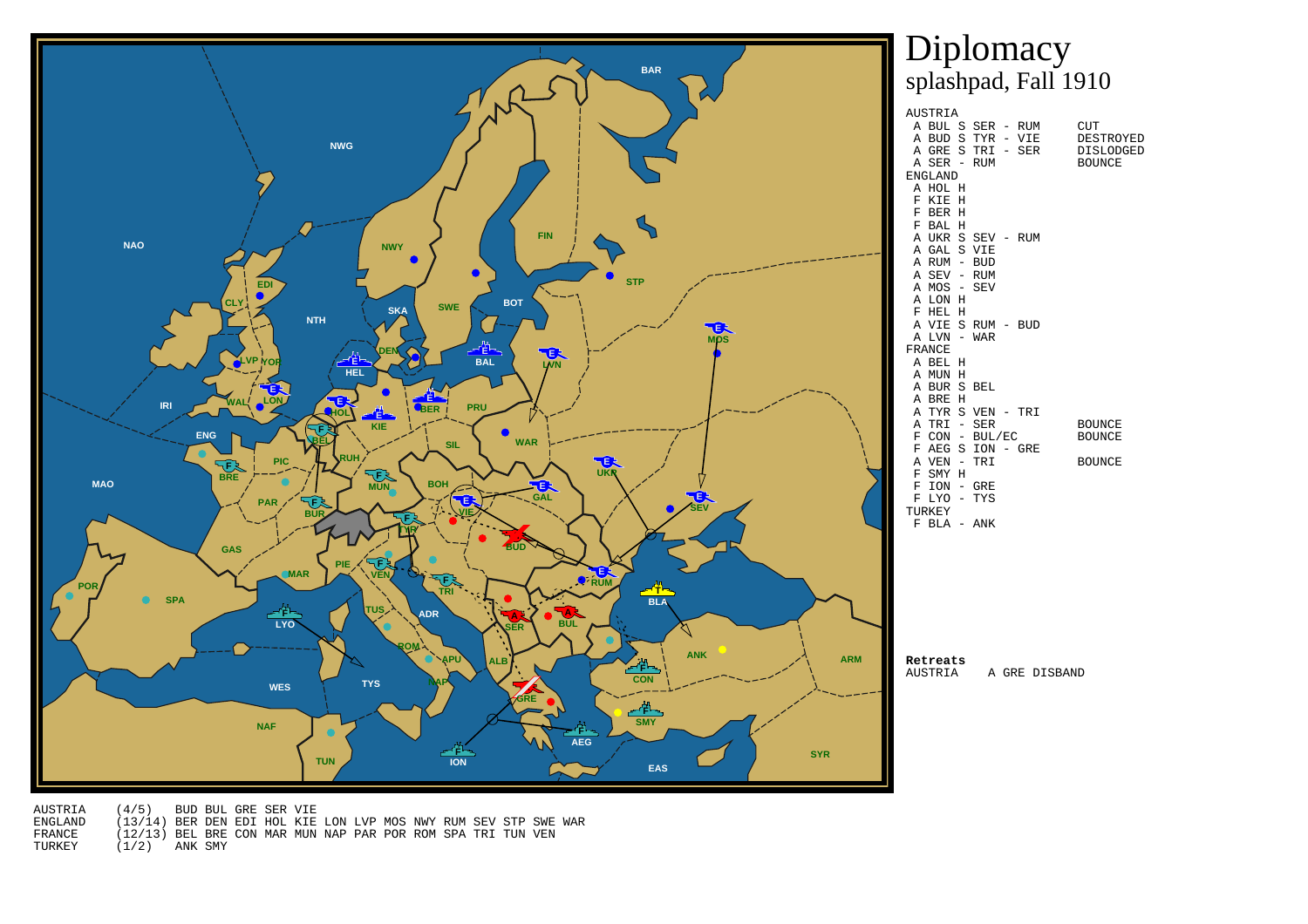

Diplomacysplashpad, Winter 1910

**Adjustments**ENGLAND BUILDS A EDI, WAIVEDFRANCE BUILDS A MAR, A PAR

| AUSTRIA | $(2/2)$ BUL SER                                                         |     |  |  |  |  |  |  |  |  |
|---------|-------------------------------------------------------------------------|-----|--|--|--|--|--|--|--|--|
| ENGLAND | (13/16) BER BUD DEN EDI HOL KIE LON LVP MOS NWY RUM SEV STP SWE VIE WAR |     |  |  |  |  |  |  |  |  |
| FRANCE  | (12/15) BEL BRE CON GRE MAR MUN NAP PAR POR ROM SMY SPA TRI TUN VEN     |     |  |  |  |  |  |  |  |  |
| TURKEY  | (1/1)                                                                   | ANK |  |  |  |  |  |  |  |  |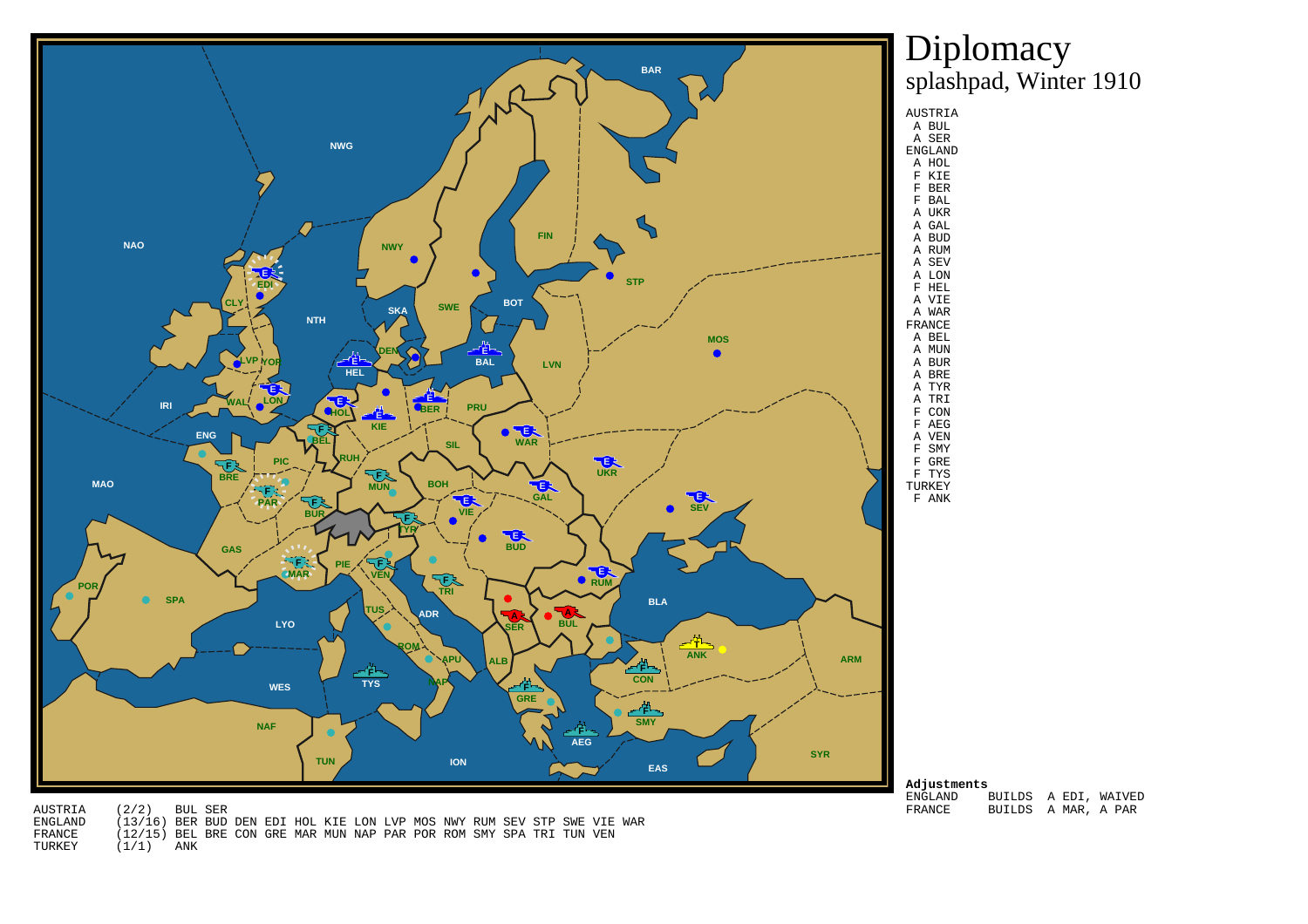

|   | AUSTRIA        |          |                   |  |                      |               |
|---|----------------|----------|-------------------|--|----------------------|---------------|
|   | A BUL - RUM    |          |                   |  |                      | DESTROYED     |
|   | A SER - GRE    |          |                   |  |                      |               |
|   | <b>ENGLAND</b> |          |                   |  |                      |               |
|   | A HOL H        |          |                   |  |                      |               |
| F | KIE H          |          |                   |  |                      |               |
|   | F BER H        |          |                   |  |                      |               |
|   | F BAL H        |          |                   |  |                      |               |
|   | A UKR - RUM    |          |                   |  |                      |               |
|   | A GAL -        |          | <b>BOH</b>        |  |                      | <b>BOUNCE</b> |
|   | A LON H        |          |                   |  |                      |               |
|   | F HEL - NTH    |          |                   |  |                      |               |
|   | A VIE S BUD    |          |                   |  |                      | <b>CUT</b>    |
|   | A BUD S VIE    |          |                   |  |                      |               |
|   | A RUM - SER    |          |                   |  |                      |               |
|   |                |          | A SEV S UKR - RUM |  |                      |               |
|   | A WAR - SIL    |          |                   |  |                      |               |
|   | A EDI H        |          |                   |  |                      |               |
|   | FRANCE         |          |                   |  |                      |               |
|   | A BEL H        |          |                   |  |                      |               |
|   | A MUN - BOH    |          |                   |  |                      | <b>BOUNCE</b> |
|   | A BUR S        |          | BEL               |  |                      |               |
|   | A BRE H        |          |                   |  |                      |               |
|   | A TYR - VIE    |          |                   |  |                      | <b>BOUNCE</b> |
| Α |                |          | TRI - ALB         |  |                      |               |
|   | F CON - BLA    |          |                   |  |                      |               |
|   |                |          |                   |  | F AEG S GRE - BUL/SC |               |
|   | A VEN - TRI    |          |                   |  |                      |               |
|   | F SMY - CON    |          |                   |  |                      |               |
|   |                |          | $F$ GRE - BUL/SC  |  |                      |               |
|   | $F$ TYS -      |          | ION               |  |                      |               |
|   | A MAR - PIE    |          |                   |  |                      |               |
| A | PAR - PIC      |          |                   |  |                      |               |
|   | TURKEY         |          |                   |  |                      |               |
|   | אזווא ים       | <b>U</b> |                   |  |                      |               |

AUSTRIA (2/2) BUL SER

ENGLAND (14/16) BER BUD DEN EDI HOL KIE LON LVP MOS NWY RUM SEV STP SWE VIE WAR

FRANCE (14/15) BEL BRE CON GRE MAR MUN NAP PAR POR ROM SMY SPA TRI TUN VEN

TURKEY (1/1) ANK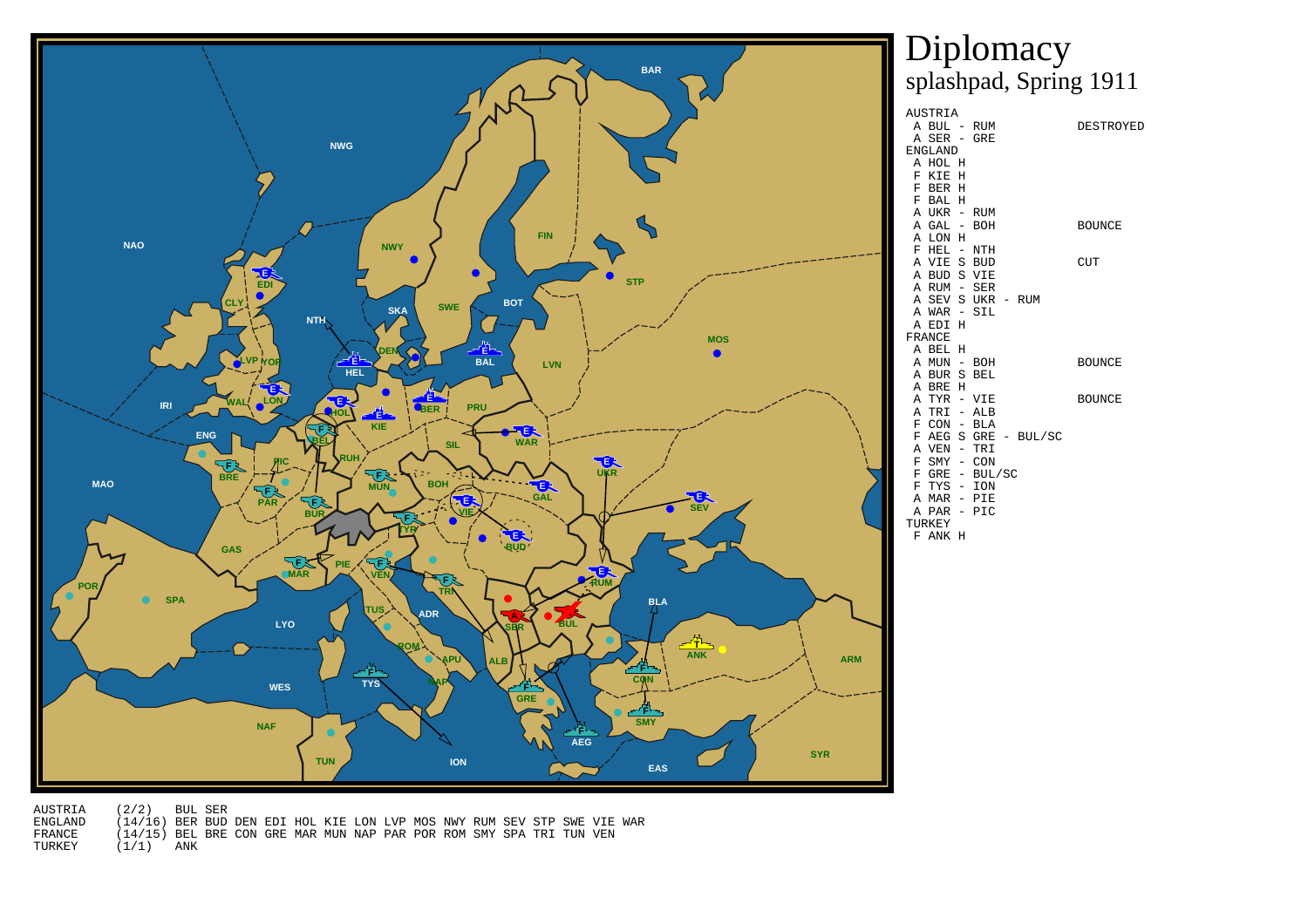

AUSTRIA (1/2) BUL SER

ENGLAND (14/16) BER BUD DEN EDI HOL KIE LON LVP MOS NWY RUM SEV STP SWE VIE WAR

FRANCE (14/15) BEL BRE CON GRE MAR MUN NAP PAR POR ROM SMY SPA TRI TUN VEN

TURKEY (1/1) ANK